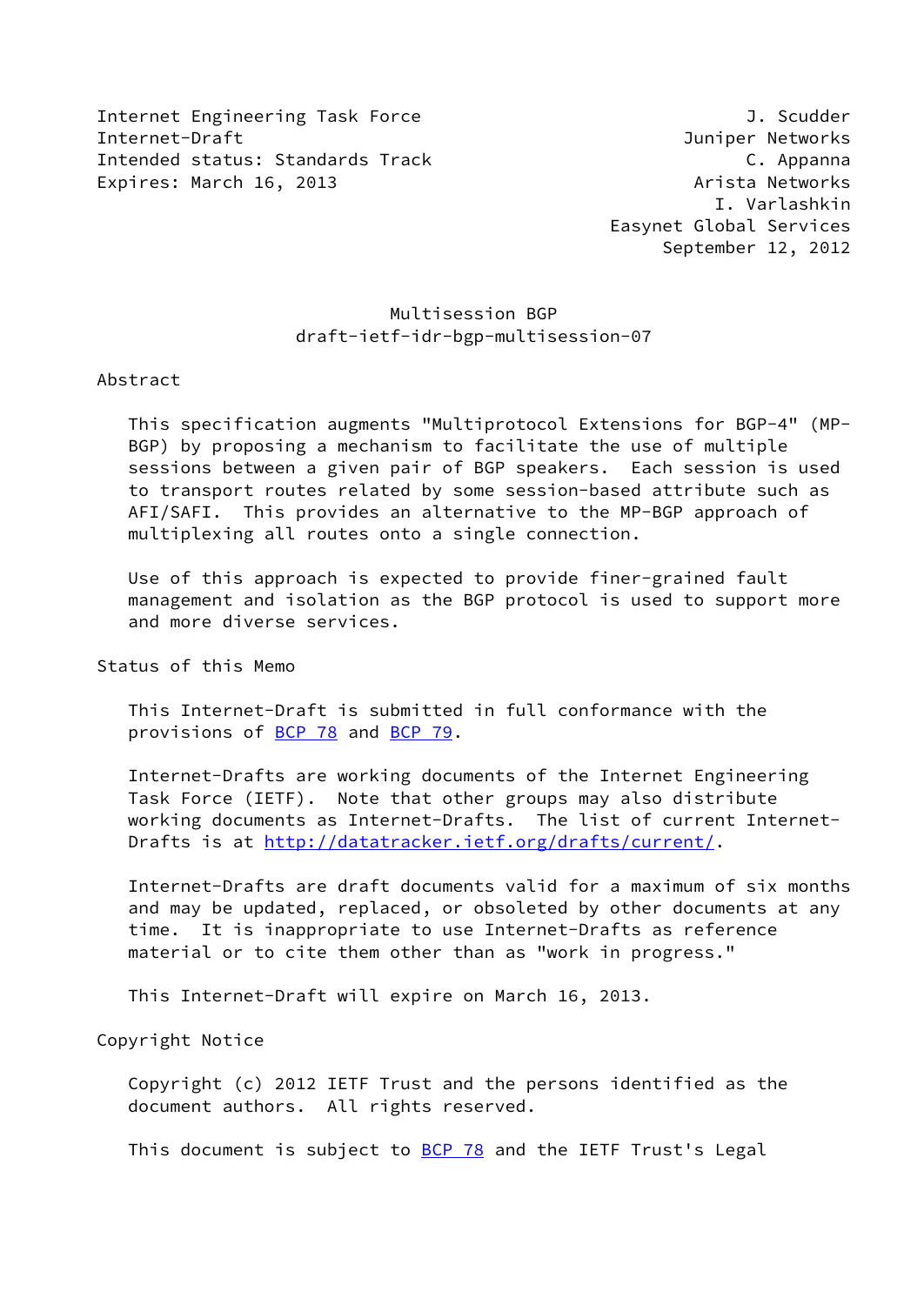## Internet-Draft [draft-ietf-idr-bgp-multisession](https://datatracker.ietf.org/doc/pdf/draft-ietf-idr-bgp-multisession) September 2012

Provisions Relating to IETF Documents

 [\(http://trustee.ietf.org/license-info](http://trustee.ietf.org/license-info)) in effect on the date of publication of this document. Please review these documents carefully, as they describe your rights and restrictions with respect to this document. Code Components extracted from this document must include Simplified BSD License text as described in Section 4.e of the Trust Legal Provisions and are provided without warranty as described in the Simplified BSD License.

 This document may contain material from IETF Documents or IETF Contributions published or made publicly available before November 10, 2008. The person(s) controlling the copyright in some of this material may not have granted the IETF Trust the right to allow modifications of such material outside the IETF Standards Process. Without obtaining an adequate license from the person(s) controlling the copyright in such materials, this document may not be modified outside the IETF Standards Process, and derivative works of it may not be created outside the IETF Standards Process, except to format it for publication as an RFC or to translate it into languages other than English.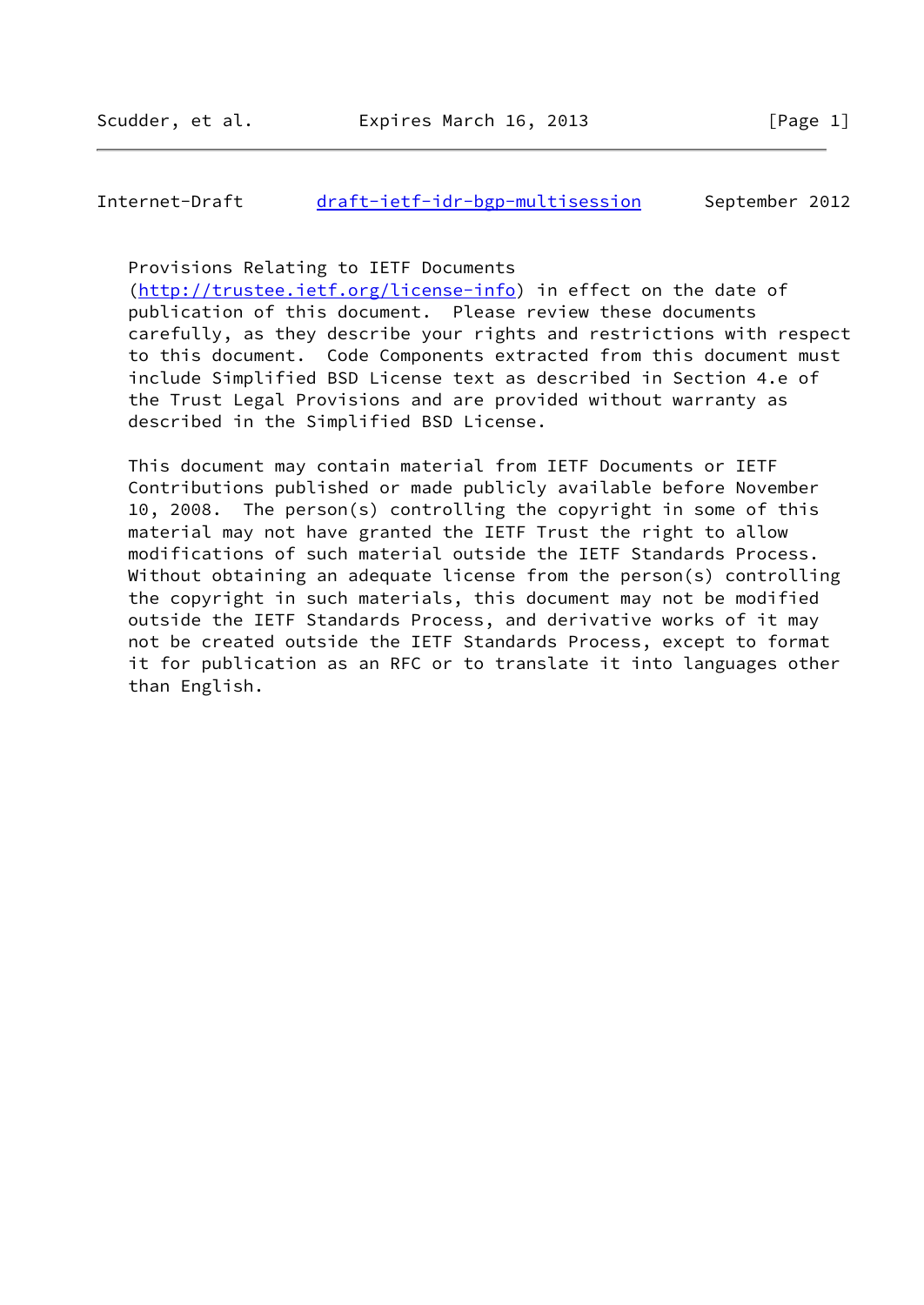Scudder, et al. **Expires March 16, 2013** [Page 2]

# Internet-Draft [draft-ietf-idr-bgp-multisession](https://datatracker.ietf.org/doc/pdf/draft-ietf-idr-bgp-multisession) September 2012

# Table of Contents

|                  | Requirements Language $\ldots$ 5<br>1.1.                                 |  |  |  |  |  |  |
|------------------|--------------------------------------------------------------------------|--|--|--|--|--|--|
| 2.               |                                                                          |  |  |  |  |  |  |
| $\overline{3}$ . |                                                                          |  |  |  |  |  |  |
| $\overline{4}$ . | Multisession BGP Capability Code 6                                       |  |  |  |  |  |  |
| $\overline{5}$ . |                                                                          |  |  |  |  |  |  |
| 6.               | Modified Connection Collision Handling $\cdots$ $\frac{7}{2}$            |  |  |  |  |  |  |
| $\overline{1}$ . |                                                                          |  |  |  |  |  |  |
| 8.               |                                                                          |  |  |  |  |  |  |
| 9.               |                                                                          |  |  |  |  |  |  |
|                  |                                                                          |  |  |  |  |  |  |
|                  |                                                                          |  |  |  |  |  |  |
|                  |                                                                          |  |  |  |  |  |  |
|                  |                                                                          |  |  |  |  |  |  |
|                  |                                                                          |  |  |  |  |  |  |
|                  |                                                                          |  |  |  |  |  |  |
|                  |                                                                          |  |  |  |  |  |  |
|                  |                                                                          |  |  |  |  |  |  |
|                  | 17.1. Normative References 13                                            |  |  |  |  |  |  |
|                  | 17.2. Informative References 13                                          |  |  |  |  |  |  |
|                  | Appendix A. Multisession usage scenarios $\cdots$ 13                     |  |  |  |  |  |  |
|                  | A.1. Single session on both sides 13                                     |  |  |  |  |  |  |
|                  | Single session on one side, multiple sessions on the<br>A.2.             |  |  |  |  |  |  |
|                  |                                                                          |  |  |  |  |  |  |
|                  | Multiple sessions based on AFI/SAFI 15<br>A.3.                           |  |  |  |  |  |  |
|                  | Multiple sessions based on arbitrary BGP Capabilities 17<br>A.4.         |  |  |  |  |  |  |
|                  | Process level separation of multiple sessions $\ldots \ldots$ 18<br>A.5. |  |  |  |  |  |  |
|                  |                                                                          |  |  |  |  |  |  |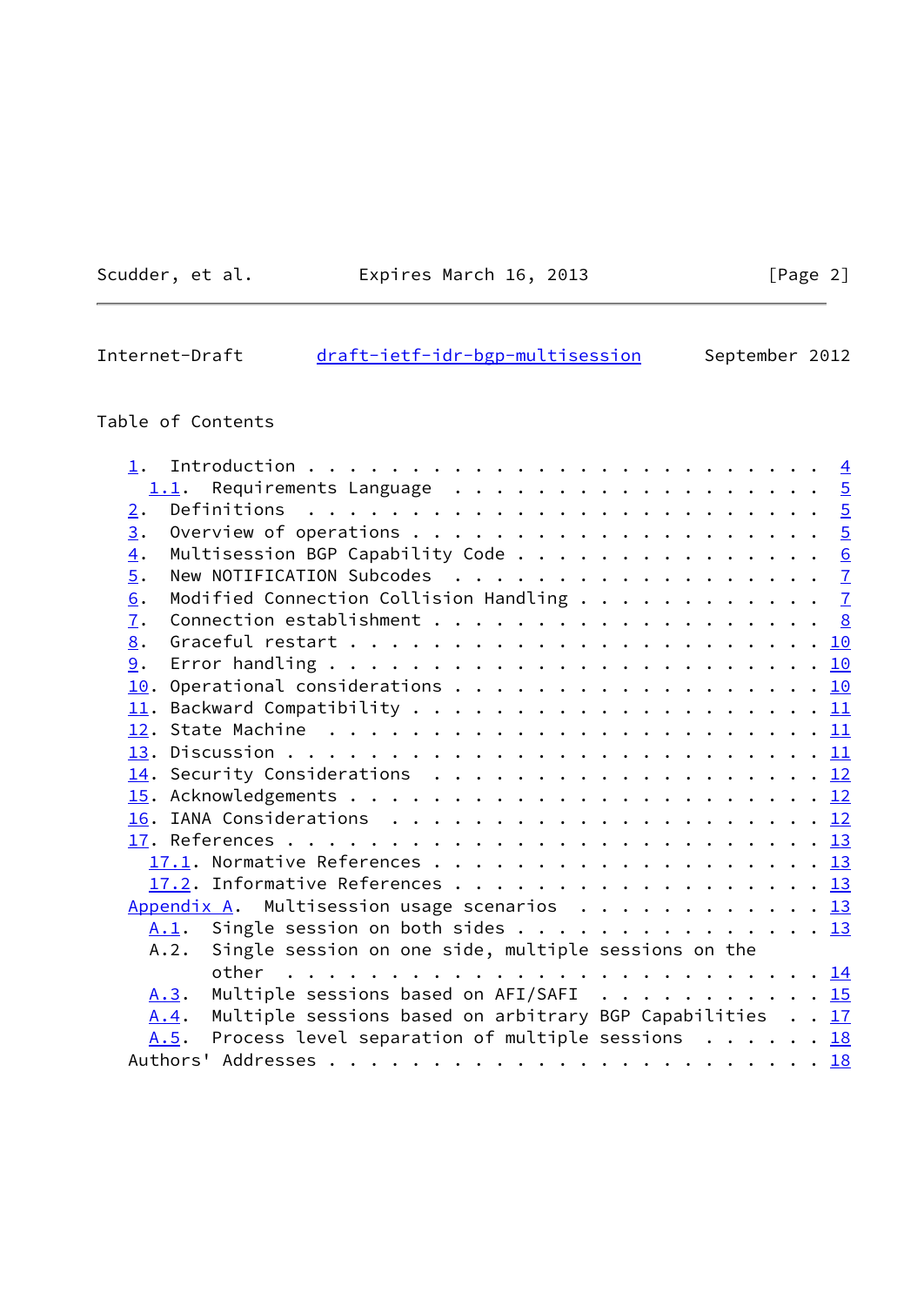Scudder, et al. Expires March 16, 2013 [Page 3]

<span id="page-3-1"></span>Internet-Draft [draft-ietf-idr-bgp-multisession](https://datatracker.ietf.org/doc/pdf/draft-ietf-idr-bgp-multisession) September 2012

## <span id="page-3-0"></span>[1](#page-3-0). Introduction

Most BGP [\[RFC4271](https://datatracker.ietf.org/doc/pdf/rfc4271)] implementations only permit a single ESTABLISHED connection to exist with each peer. More precisely, they only permit a single ESTABLISHED connection for any given pair of IP endpoints.

BGP Capabilities [\[RFC5492](https://datatracker.ietf.org/doc/pdf/rfc5492)] extend BGP to allow diverse information (encoded as "capabilities") to be associated with a session. In some cases, a capability may relate to the operation of the protocol machinery; an example is Route Refresh [\[RFC2918](https://datatracker.ietf.org/doc/pdf/rfc2918)]. However, in other cases a capability may relate specifically to some common distinguishing characteristic of the routes carried over the session; an example is Multiprotocol BGP [\[RFC4760](https://datatracker.ietf.org/doc/pdf/rfc4760)].

Multiprotocol BGP [[RFC4760](https://datatracker.ietf.org/doc/pdf/rfc4760)] extends BGP to allow information for multiple NLRI families and sub-families to be transported in BGP. Routes for different families are distinguished by AFI and SAFI. Routes for different families are commonly multiplexed onto a single BGP session.

 A common criticism of BGP is the fact that most malformed messages cause the session to be terminated. While this behavior is necessary for protocol correctness, one may observe that the protocol machinery of a given implementation may only be defective with respect to a given AFI/SAFI. Thus, it would be desirable to allow the session related to that family to be terminated while leaving other AFI/SAFI unaffected. As BGP is commonly deployed, this is not possible.

A second criticism of BGP is that it is difficult or in some cases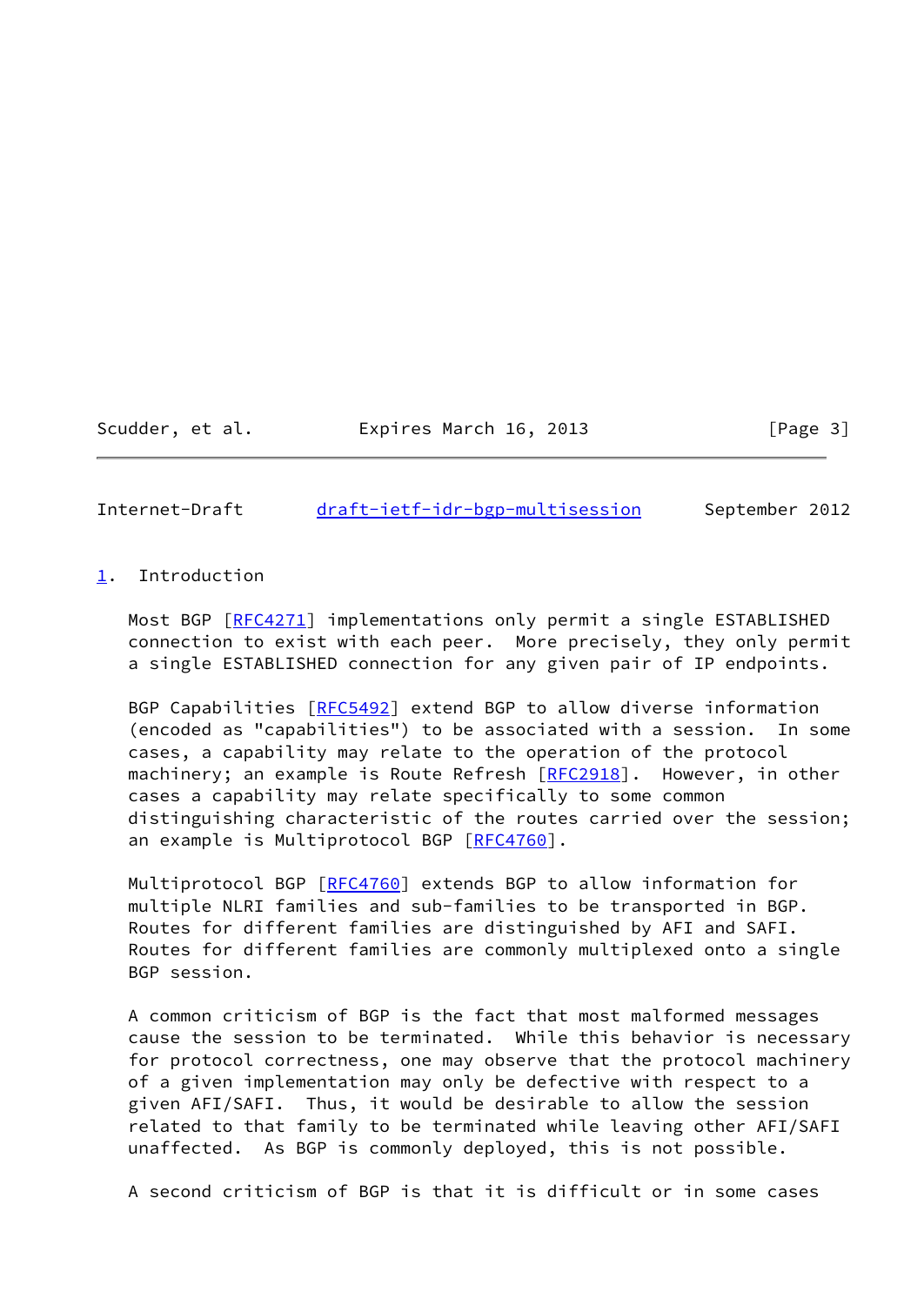impossible to manage control plane resource contention when BGP is used to support diverse services over a single session. In contrast, if a single BGP session carries only information for a single service (or related set of services) it may be easier to manage such contention.

 In this specification, we propose a mechanism by which multiple transport sessions may be established between a pair of peers. Each transport session is identified by a distinct set of BGP capabilities, notably the MP-BGP capability.

 Each session is distinct from a BGP protocol point of view; an error or other event on one session has no implications for any other session. All protocol modifications proposed by this specification take place during the OPEN exchange phase of the session, there are no modifications to the operation of the protocol once a session reaches ESTABLISHED state.

Although AFI/SAFI is perhaps the most obvious way to group sets of

| Scudder, et al. | Expires March 16, 2013 | [Page 4] |
|-----------------|------------------------|----------|
|-----------------|------------------------|----------|

<span id="page-4-1"></span>Internet-Draft [draft-ietf-idr-bgp-multisession](https://datatracker.ietf.org/doc/pdf/draft-ietf-idr-bgp-multisession) September 2012

 routes being exchanged between BGP peers, sessions can also be distinguished by other BGP capabilities. In general, any capability used in this fashion would be expected to have semantics of identifying some common distinguishing characteristic of a set of routes, just as AFI/SAFI does; however, specifics are beyond the scope of this document. Most examples in this document are focusing on MP-BGP capability (or interchangeably, AFI/SAFI) based grouping for simplicity reason. However actual application of multisessions extension . Such use is illustrative and is not intended to be limiting.

 Routers implementing this specification MUST also implement the base criteria that is used to define sessions. For example if AFI/SAFI based sessions are desired then routers implementing this specification MUST also implement MP-BGP [\[RFC4760](https://datatracker.ietf.org/doc/pdf/rfc4760)].

<span id="page-4-0"></span>[1.1](#page-4-0). Requirements Language

 The key words "MUST", "MUST NOT", "REQUIRED", "SHALL", "SHALL NOT", "SHOULD", "SHOULD NOT", "RECOMMENDED", "MAY", and "OPTIONAL" in this document are to be interpreted as described in [RFC 2119 \[RFC2119](https://datatracker.ietf.org/doc/pdf/rfc2119)].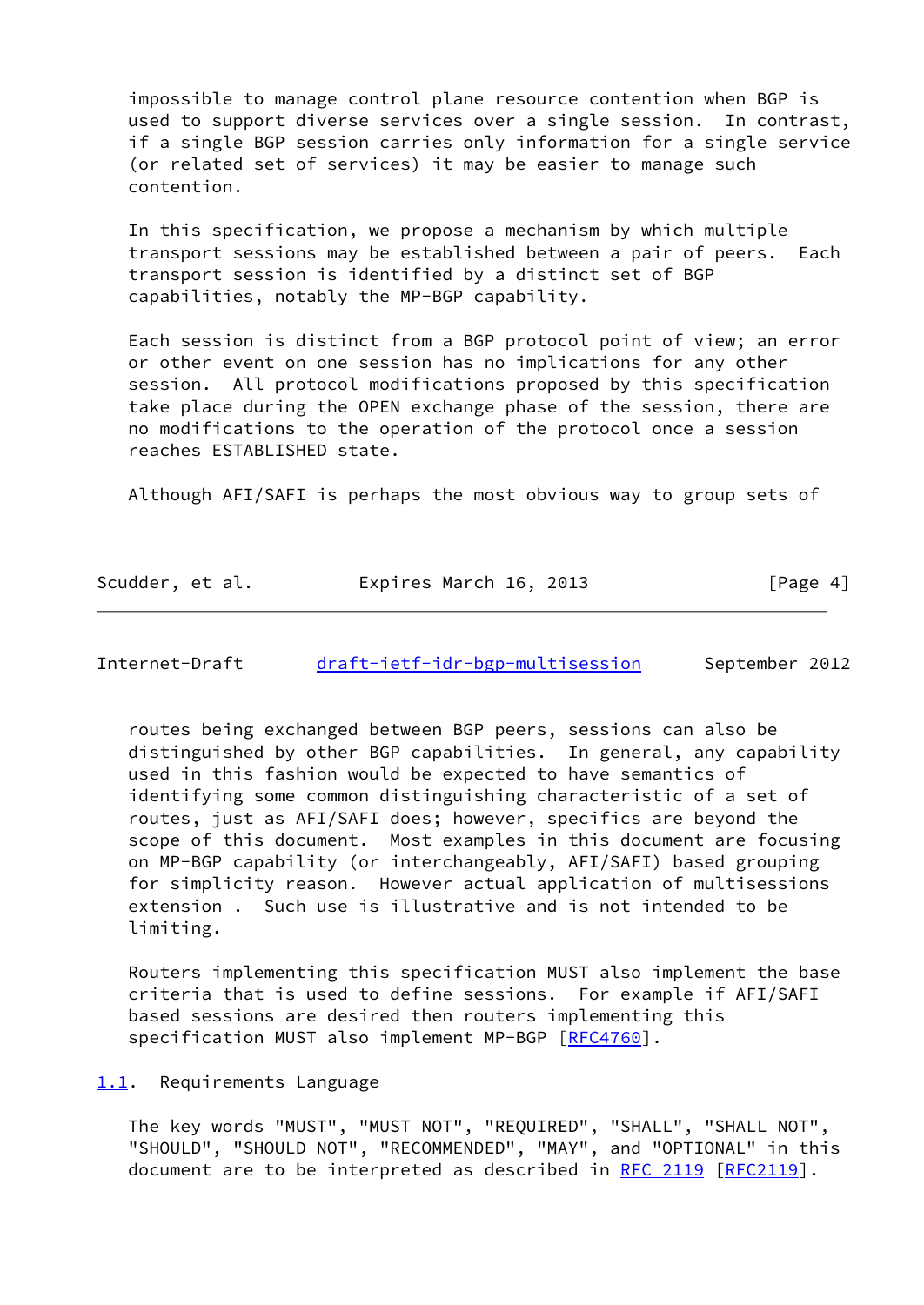## <span id="page-5-0"></span>[2](#page-5-0). Definitions

"MP-BGP capability" refers to the capability [\[RFC5492](https://datatracker.ietf.org/doc/pdf/rfc5492)] with code 1, specified in MP-BGP [\[RFC4760\] section](https://datatracker.ietf.org/doc/pdf/rfc4760#section-8) 8.

 A BGP speaker is said to "support" some feature or functionality (for example, to support this specification, or to support a particular AFI/SAFI) when the BGP implementation supports the feature AND the feature has not been disabled by configuration.

 The Session Identifier is a capability or group of capabilities that will be used to differentiate individual BGP sessions between two IP endpoints. When the AFI/SAFI is used to distinguish sessions, the MP-BGP capability is the session identifier.

## <span id="page-5-1"></span>[3](#page-5-1). Overview of operations

 To allow multiple sessions between same pair of BGP speakers to co exist BGP Multisession extension modifies Connection Collision Detection procedure of the base BGP specification ([RFC4271](https://datatracker.ietf.org/doc/pdf/rfc4271)). Rather than considering only IP addresses of the peers new procedure also takes into account list of certain session attributes, such as AFI/ SAFI, to determine uniqueness of the sessions. When sessions are deemed to be unique each of them is then handled independently,

|  | Scudder, et al. | Expires March 16, 2013 | [Page 5] |
|--|-----------------|------------------------|----------|
|--|-----------------|------------------------|----------|

<span id="page-5-3"></span>Internet-Draft [draft-ietf-idr-bgp-multisession](https://datatracker.ietf.org/doc/pdf/draft-ietf-idr-bgp-multisession) September 2012

 therefore critical conditions (such as malformed UPDATEs) in one session won't affect others.

 BGP Multisession extension introduces new BGP capability code to indicate that a BGP speaker supports protocol modification described in this document and new error message sub-codes that facilitate handling of incompatible configurations between two speakers.

<span id="page-5-2"></span> Following sections provide formal description of the protocol enhancement. Additionally, Appendix contains non-normative examples of desired behaviour for Multisession-enabled BGP speakers, which is intended only for illustrative purpose.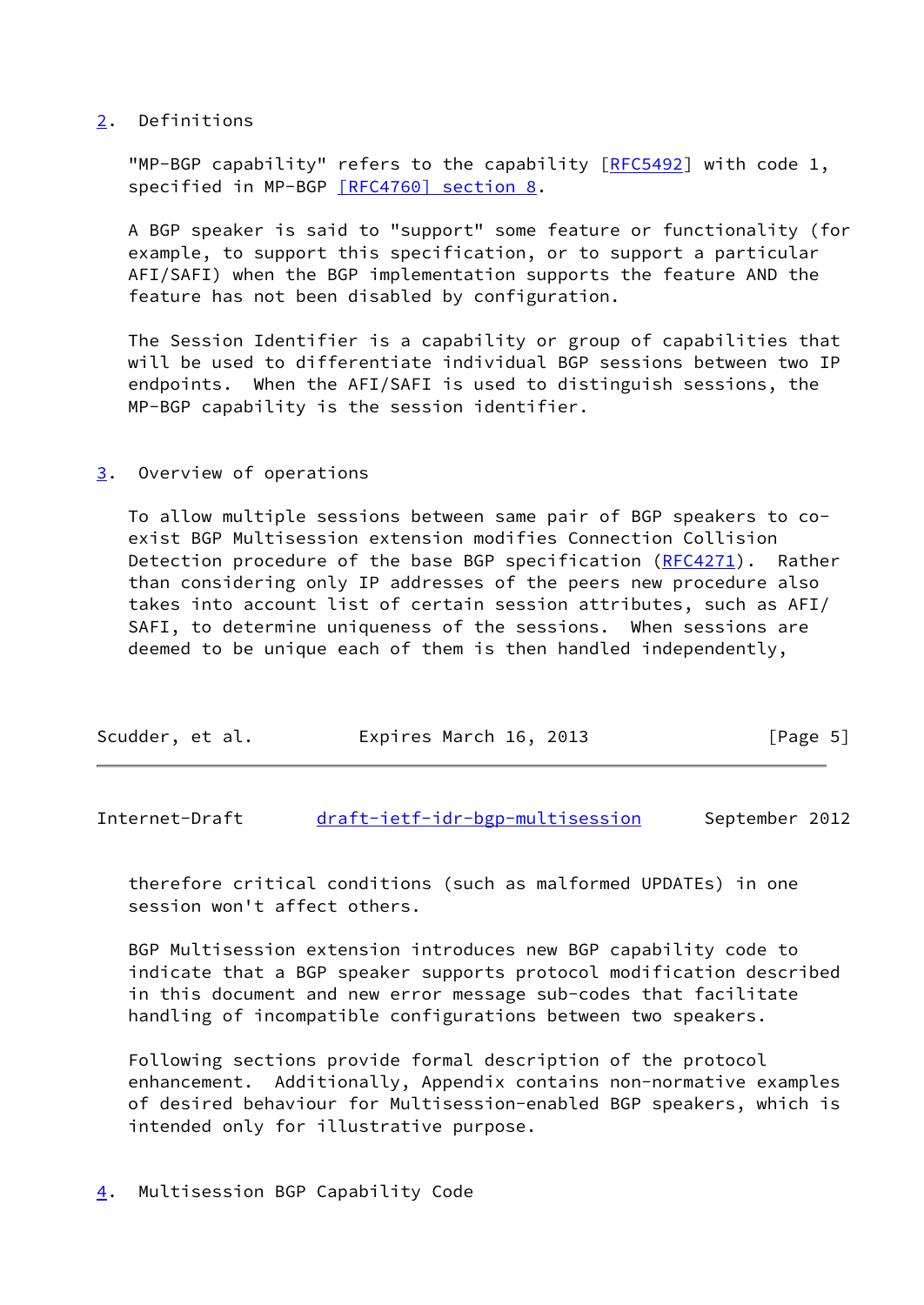This specification defines the Multisession capability [\[RFC5492](https://datatracker.ietf.org/doc/pdf/rfc5492)]:

 Capability code (1 octet): 68 Capability length (1 octet): variable Capability value (1 octet): Flags followed by the list of capabilities that define a session.

 0 1 2 3 4 5 6 7 8 9 0 1 2 3 4 5 +-+-+-+-+-+-+-+-+-+-+-+-+-+-+-+-+ |G| Reserved | Session Id ~ +-+-+-+-+-+-+-+-+-+-+-+-+-+-+-+-+

 G - the most significant bit was originally intended by earlier draft version of Multisession specification to denote capability of a BGP speaker to group multiple capability values into one session. As this information can be deduced from Session Id, the use of G bit is deprecated - implementations conforming to final version of Multisession specification SHOULD NOT rely on value of the G bit.

Reserved - MUST be set to zero by sender, MUST be ignored by receiver

 Session Id(entifier) - list of zero or more capability codes (1 octet each) defined in BGP, whose values will be used to distinguish one group from another. The size of the list is inferred from the length of the overall capability; it is the capability length minus one. The Multisession capability code itself MUST NOT be listed; if listed it MUST be ignored upon receipt.

Empty Session Id list and Session Id containing 1 (one, Multiprotocol

| Scudder, et al. | Expires March 16, 2013 | [Page 6] |
|-----------------|------------------------|----------|
|-----------------|------------------------|----------|

<span id="page-6-0"></span>Internet-Draft [draft-ietf-idr-bgp-multisession](https://datatracker.ietf.org/doc/pdf/draft-ietf-idr-bgp-multisession) September 2012

 Extensions) as the only value are considered equal and indicate that AFI/SAFI list in the OPEN message is used to distinguish the groups. However, if BGP speaker wishes to use compound Session Id that includes AFI/SAFI list as one of the components, then Capability Code 1 MUST be explicitly included in the Session Id. For example, if BGP speaker Session Id to 'X' (denoting Capability Foo) then only Foo will be used as Session Id, i.e. session where Foo is 1 and AFI/SAFI is 1/1 and session where Foo is 1 and AFI/SAFI is 1/2 will be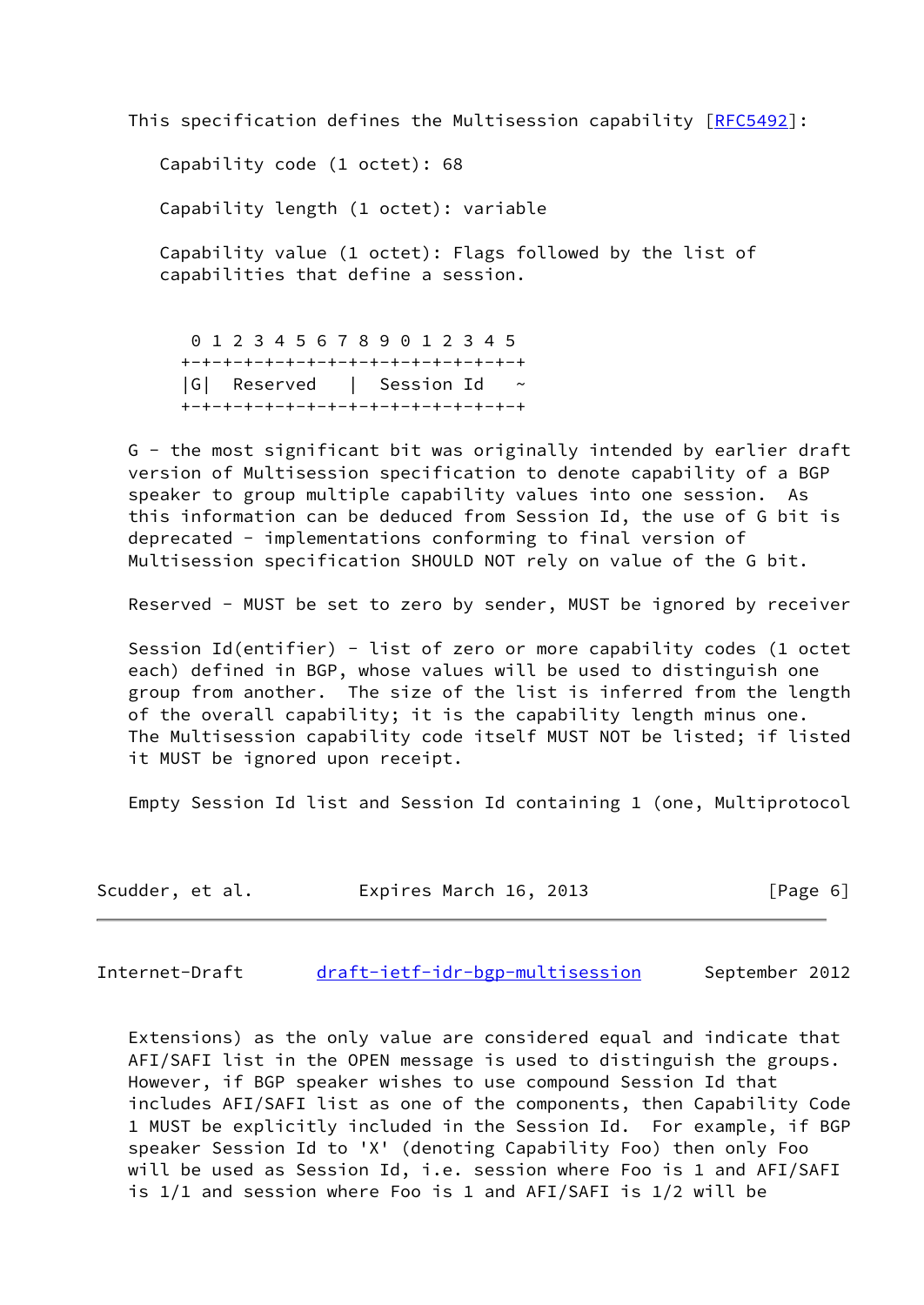considered as conflicting. On the other hand Session Id set to '1 X' or 'X 1' indicates that groups are identified by combination of Foo and AFI/SAFI, i.e. above two sessions as well as session where Foo is 2 and AFI/SAFI is 2/4 will be considered unique.

 For given pair of BGP peers Multisession capability MUST be used either on all or none sessions. This is required due to different connection collision handling procedure used by multisession.

<span id="page-7-0"></span>[5](#page-7-0). New NOTIFICATION Subcodes

BGP **[RFC4271]** Section 4.5 provides a number of subcodes to the NOTIFICATION message, and **Section 6.2** elaborates on the use of those subcodes specific to OPEN message.

 This specification introduces three new subcodes for OPEN Message Error code:

 7 - Capability Value Mismatch - Session Id mismatch, i.e. remote speaker whishes to use different capability codes in Session Id compare to local speaker

 8 - Grouping Conflict - values of capability codes used in Session Id of the received message cannot be unambiguously mapped to a locally configured group

 9 - Grouping Required (from earlier drafts, perhaps should be removed if not used)

 BGP implementations conforming to this specification SHOULD use new sub-codes as described further down in section "Connection establishment" of this document.

<span id="page-7-1"></span>[6](#page-7-1). Modified Connection Collision Handling

BGP speaker conforming to and actively using this specification MUST

| Scudder, et al. | Expires March 16, 2013 | [Page 7] |
|-----------------|------------------------|----------|
|-----------------|------------------------|----------|

<span id="page-7-2"></span>Internet-Draft [draft-ietf-idr-bgp-multisession](https://datatracker.ietf.org/doc/pdf/draft-ietf-idr-bgp-multisession) September 2012

use modified connection collision handling procedure as described in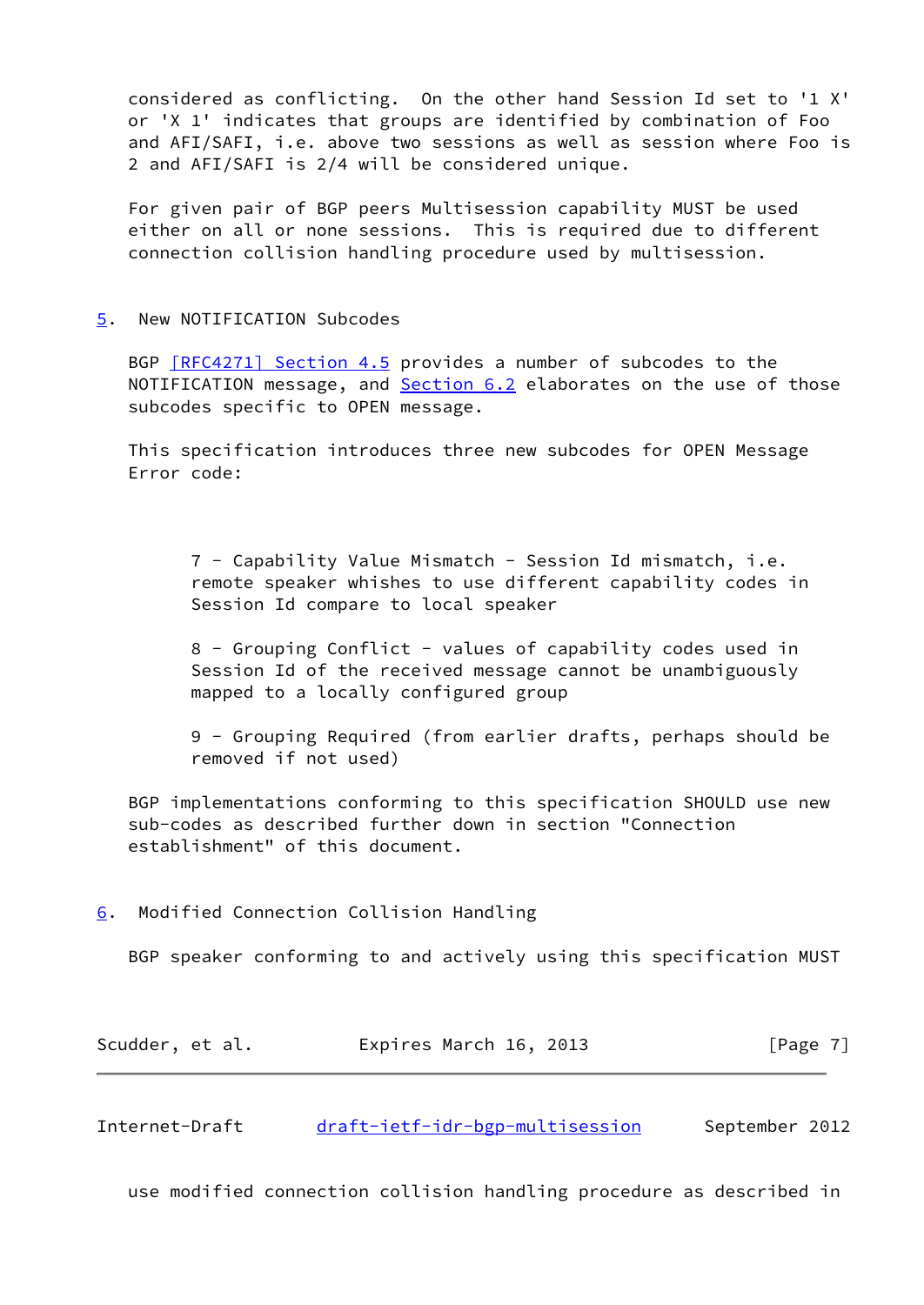this section.

 Two sessions are said to collide if and only if both of following conditions are true:

- 1: the IP addresses on of peers are the same on both sessions
- 2: values of capability codes used in session identifier are either the same or overlapping (regardless fully or partially) within given capability code

 Otherwise two sessions are considered unique and both MAY transition to the ESTABLISHED state (subject to rest of BGP specification).

 Before attempting to create new session local system SHOULD evaluate existing sessions with the same peer. If there is already a session with the same peer in ESTABLISHED state and new session would collide with it, BGP speaker SHOULD NOT attempt creating new session; it's a good idea to notify operator of the local system about such potential collision.

 Upon receipt of an OPEN messages BGP speaker MUST evaluate existing sessions with the same peer. If there is already a session in ESTABLISHED state and multisession distinguisher values of the old and the new OPEN messages fully match, the old session remains and the new MUST be closed.

 If there is a session in OpenConfirm or OpenSent state and two sessions do not collide according to this document, then both sessions proceed as normally and section [6.8 of RFC4271](https://datatracker.ietf.org/doc/pdf/rfc4271#section-6.8) MUST NOT be applied. If on the other hand two sessions collide according to definition of this document, then original procedure from [section](https://datatracker.ietf.org/doc/pdf/rfc4271#section-6.8) 6.8 of RFC4271 MUST be applied, except for the NOTIFICATION type. Whereas original specification prescribes to use 'Cease' error code, multisession enabled BGP speaker SHOULD send NOTIFICATION message as described in this document.

<span id="page-8-0"></span>[7](#page-8-0). Connection establishment

 When BGP Multisession is enabled by configuration for given peer and configuration dictates that multiple sessions can potentially be established with given peer, BGP speaker MUST advertise Multisession Capability code in the OPEN message on every session with given peer. In all other cases Multisession capability SHOULD NOT be advertised. The value of Session Id MUST be the same on every session.

Scudder, et al. Expires March 16, 2013 [Page 8]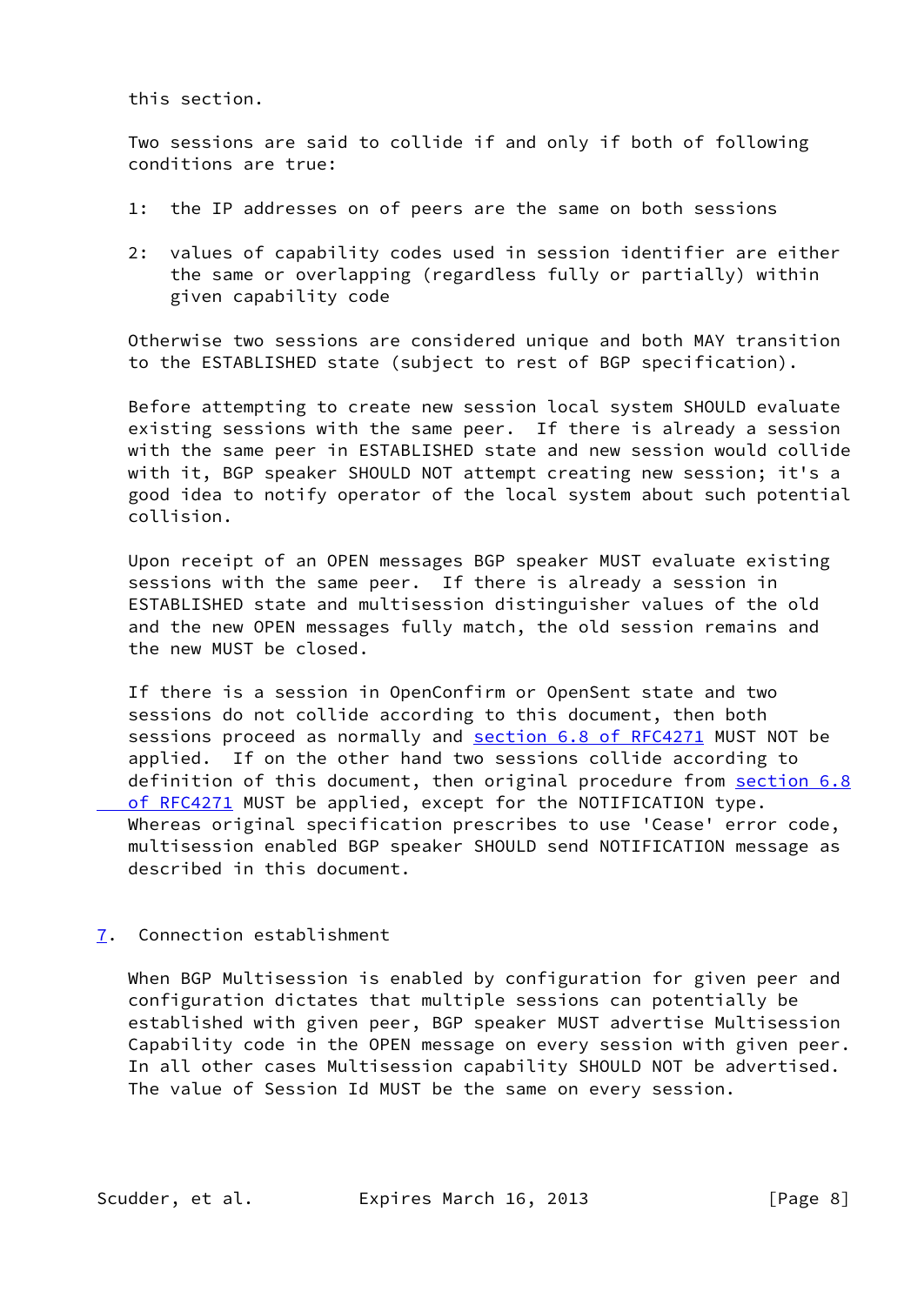# Internet-Draft [draft-ietf-idr-bgp-multisession](https://datatracker.ietf.org/doc/pdf/draft-ietf-idr-bgp-multisession) September 2012

 When Multisession-enabled BGP speaker receives an OPEN message without BGP Multisession Capability code it MUST assume that peer is not capable of multiple sessions and MUST use original Connection Collision Detection procedure as described in section [6.8 of RFC4271](https://datatracker.ietf.org/doc/pdf/rfc4271#section-6.8).

 When Multisession-enabled BGP speaker receives an OPEN message containing BGP Multisession Capability Code but with Session Id not matching its own Session Id, local BGP speaker MUST send NOTIFICATION message with Error Code set to 2 ("OPEN Message Error") and Error Sub-code set to 8 ("Grouping Conflict") and drop the session. If received Session Id matches locally configured Session Id then BGP speaker MUST verify whether this session would collide with any of the existing as described in section "Modified Connection Collision Handling".

 If session is allowed to continue by connection collision detection procedure, the next step for local speaker is to find matching group as follow:

- 1. If BGP capability code values used in Session Id of the received message match exactly (i.e. for every value in the received OPEN message there is corresponding value in a locally configured group) then local BGP speaker proceeds with this session
- 2. If values in the received message do not match any of the locally configured groups exactly, but there is one and only one locally configured group such that for every capability code the intersection between received and local values is non-empty set, then this group is selected for continuing the session. Note, such partial match results in behaviour similar to non multisession BGP when capability codes overlap partially. Rationale behind allowing only one group for partial matching is that it simplifies specification and implementation; from operational perspective multiple partially matching groups suggest significant descrepancy in configuration between peers and therefore unlikely to be required in real-life networks.
- 3. In all other cases local BGP speaker MUST send NOTIFICATION message with Error Code set to 2 (OPEN Message Error) and Error Sub-code set to 8 (Grouping conflict).

 Once local BGP speaker has identified which locally configured group corresponds to received OPEN message it proceeds with the session like it would have been regular non-multisession one, particularly the original Finite State Machine applies. BGP speaker is free to handle such session either in the same process/thread as the one that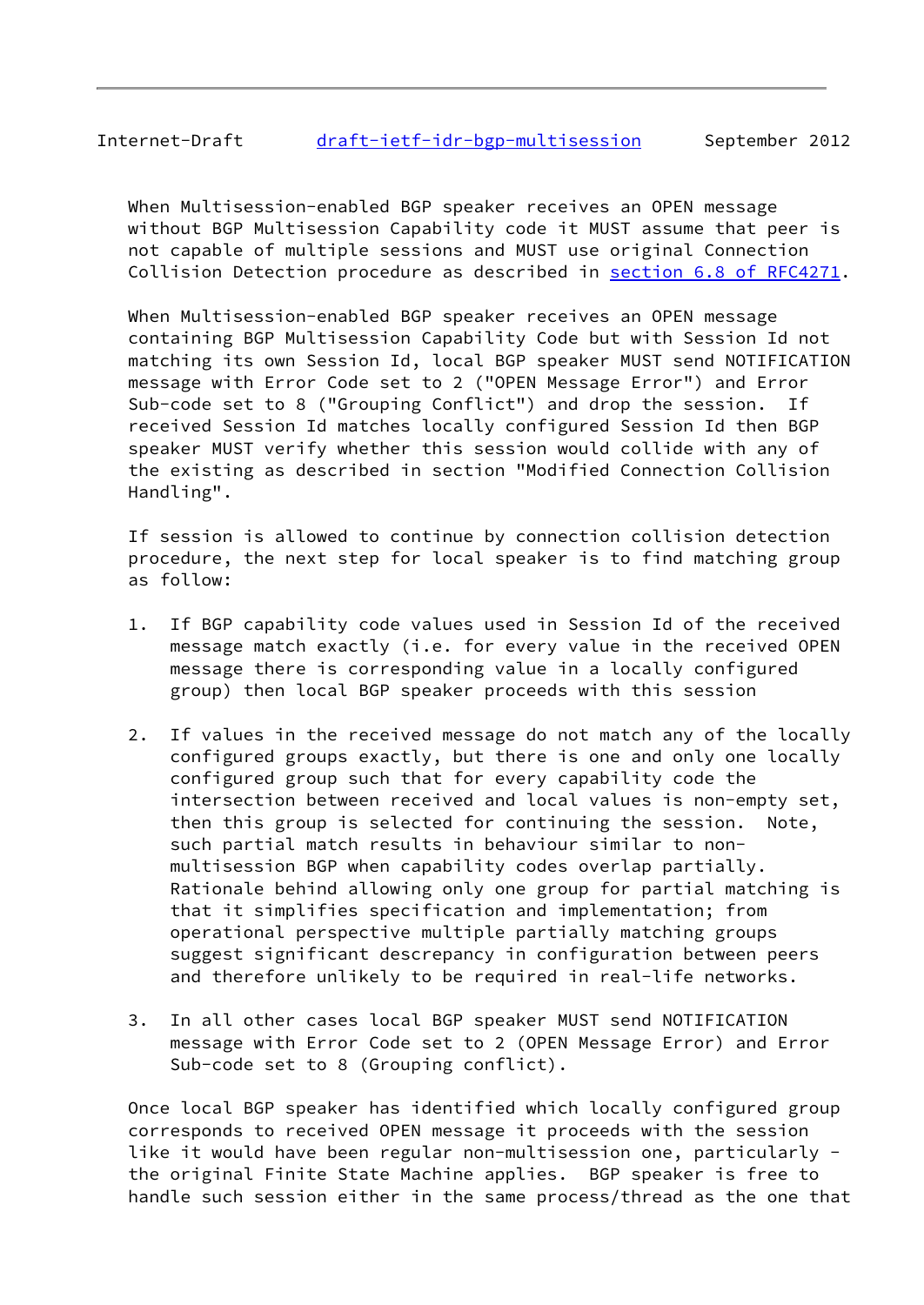received OPEN message, or it can hand over connection to another process/thread. If uses, the connection handover is local-matter of

| Scudder, et al. | Expires March 16, 2013 | [Page 9] |
|-----------------|------------------------|----------|
|-----------------|------------------------|----------|

<span id="page-10-1"></span>Internet-Draft [draft-ietf-idr-bgp-multisession](https://datatracker.ietf.org/doc/pdf/draft-ietf-idr-bgp-multisession) September 2012

 BGP implementation and not part of this specification. Appendix contains an example how such handover could be done.

## <span id="page-10-0"></span>[8](#page-10-0). Graceful restart

With respect to Section 4.2 of BGP Graceful Restart [\[RFC4724](https://datatracker.ietf.org/doc/pdf/rfc4724)], when determining whether a new connection BGP speaker evaluate values of all capability codes used in Session Identifier.

## <span id="page-10-2"></span>[9](#page-10-2). Error handling

 If multisession-enabled BGP speaker detects an error condition that warrants session reset, it SHOULD reset only session that was affected by the error. Resetting other sessions with the same peer would significantly diminish value of multisession extensions.

### <span id="page-10-3"></span>[10.](#page-10-3) Operational considerations

 Multisession feature SHOULD be disabled by default. BGP implementation SHOULD provide configuration-time option to enable multisession extension on per-peer basis. If BGP implementation supports non-trivial groups, then it SHOULD provide configuration time option for operator to control how sessions are grouped. An example of such option would be possibility for an operator to specify which address families will be carried in one session, and which address families will be carried in another session.

 BGP implementation supporting multisession extension SHOULD allow operator to view state of each individual group and at least last NOTIFICATION message that caused connection reset.

 For the sake of interoperability between BGP speakers supporting multisession, an implementation SHOULD NOT impose hard-coded restrictions on groups based on particular Session Id are put together. If such restrictions are unavoidable, then BGP implementation MUST support at least trivial groups based on that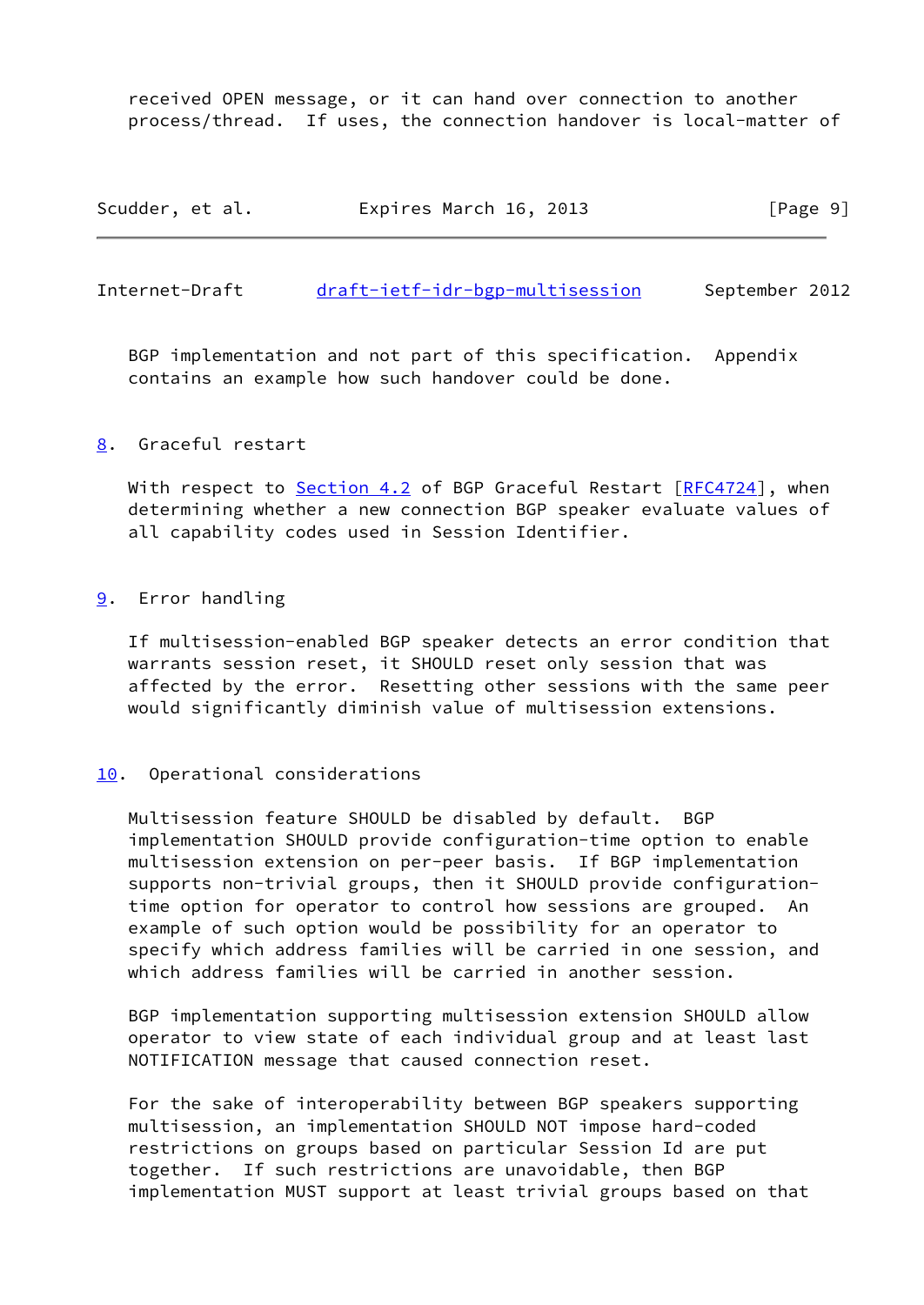attribute. Let's consider this on an example. If implementation A requires AFI/SAFI 1/1 and 1/4 to be always carried within same session, while implementation B requires AFI/SAFI 1/4 to be always carried only with 1/128 and not with any other, then it's not possible to establish session between such BGP speakers. However if implementations A and B both allow each AFI/SAFI to be carried each in its own group, then we can establish three sessions - one for AFI/ SAFI 1/1, another one for AFI/SAFI 1/4 and third one for AFI/SAFI 1/128.

| Scudder, et al. | Expires March 16, 2013 | [Page 10] |
|-----------------|------------------------|-----------|
|-----------------|------------------------|-----------|

<span id="page-11-1"></span>Internet-Draft [draft-ietf-idr-bgp-multisession](https://datatracker.ietf.org/doc/pdf/draft-ietf-idr-bgp-multisession) September 2012

<span id="page-11-0"></span>[11.](#page-11-0) Backward Compatibility

 This subsection discusses a BGP speaker's behavior towards a peer that is known or assumed not to support this specification. In short, the BGP speaker's behavior towards such a peer should be as otherwise defined for the BGP protocol, according to [\[RFC4271](https://datatracker.ietf.org/doc/pdf/rfc4271)] and any other extension supported by the BGP speaker.

 If a BGP speaker receives OPEN message that doesn't include Multisession Capability and local BGP speaker is required to use multisession (e.g. through configuration by operator), the local BGP speaker MUST drop the session and send appropriate NOTIFICATION message as described in **Section 5**. If multisession is not required, local BGP speaker proceeds with multisession extension disabled, so it appears as regular implementation to the peer.

 As previously mentioned, the BGP speaker SHOULD always advertise the Multisession capability in its OPEN message, even towards "backward compatibility" peers.

 Use of techniques such as dynamic capabilities [\[I-D.ietf-idr-dynamic-cap](#page-14-4)] for on-the-fly switching of session modes is beyond the scope of this document.

## <span id="page-11-2"></span>[12.](#page-11-2) State Machine

 This specification does not modify BGP FSM as such, but all references to execution of collision handling procedure of original BGP specification are replaced with call to collision handling procedure described in this document.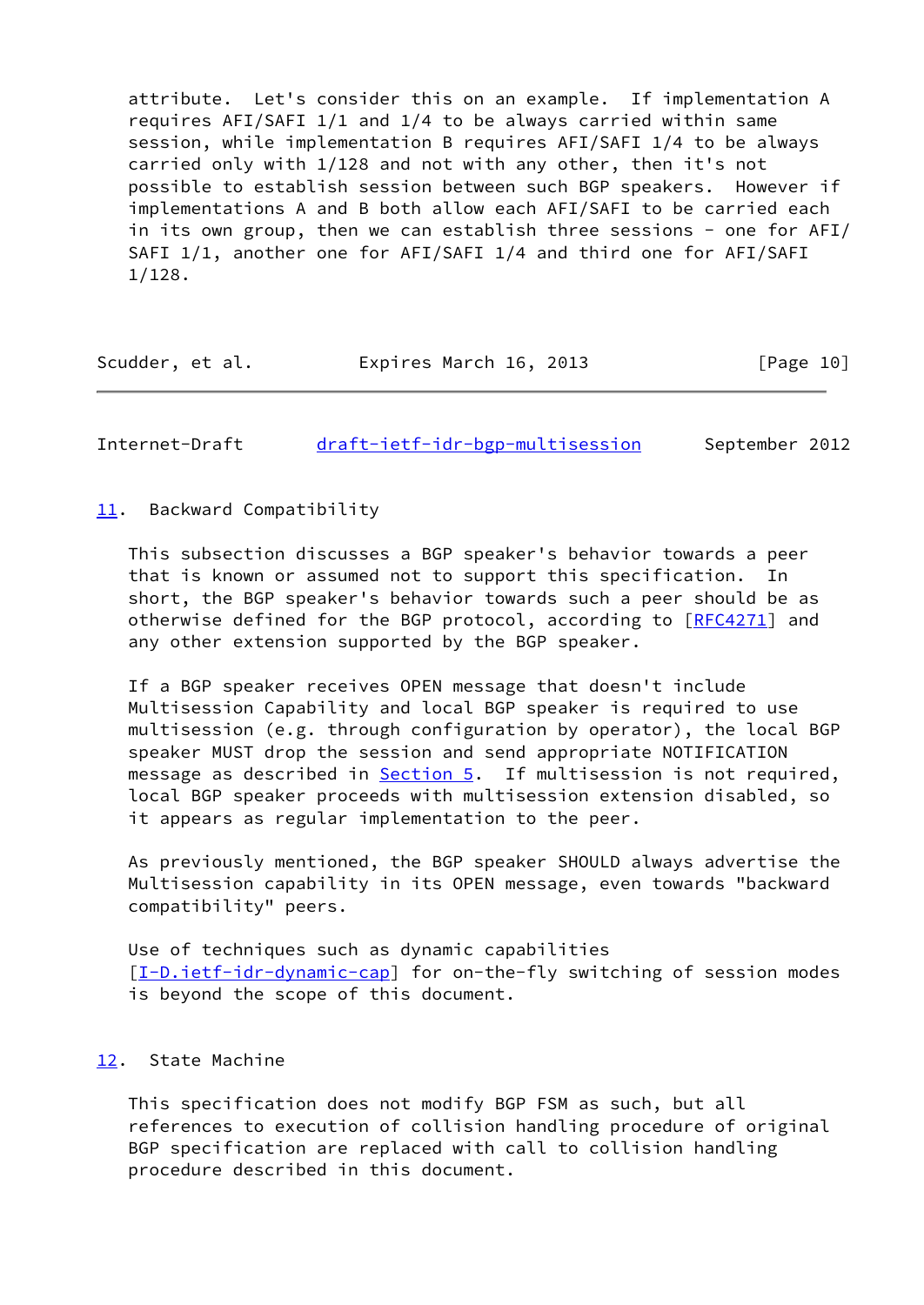The specific state machine modifications to [\[RFC4271\] Section](https://datatracker.ietf.org/doc/pdf/rfc4271#section-8.2.2) 8.2.2 are as follows.

## <span id="page-12-0"></span>[13.](#page-12-0) Discussion

 Note that many BGP implementations already permit multiple sessions to be used between a given pair of routers, typically by configuring multiple IP addresses on each router and configuring each session to be bound to a different IP address. The principal contribution of this specification is to allow multiple sessions to be created automatically, without additional configuration overhead or address consumption.

 The specification supports the simple case of one capability being used as the session identifier and one connection per session

| Scudder, et al. | Expires March 16, 2013 | [Page 11] |
|-----------------|------------------------|-----------|
|                 |                        |           |

<span id="page-12-2"></span>Internet-Draft [draft-ietf-idr-bgp-multisession](https://datatracker.ietf.org/doc/pdf/draft-ietf-idr-bgp-multisession) September 2012

 identifier value. It also permits connections be established based on multiple capabilities as a session identifier with multiple values per capability grouped together per connection.

 In the context of MP-BGP based connections, which we believe may be the most prevalent use of this specification, it permits supporting one AFI/SAFI per connection, and also permits arbitrary grouping of AFI/SAFI onto BGP connections. For such grouping to function pleasingly, both peers participating in a connection need to agree on what AFI/SAFI groupings will be used. If conflicting groupings are configured, the connections may not establish, or more connections may be established than were expected (in the degenerate case, one connection per AFI/SAFI could be established despite configured groupings). We observe that the potential for misbehavior in the presence of conflicting configuration is not unusual in BGP, and that support for, and configuration of grouping is purely optional.

# <span id="page-12-1"></span>[14.](#page-12-1) Security Considerations

This document does not change the BGP security model.

<span id="page-12-3"></span>[15.](#page-12-3) Acknowledgements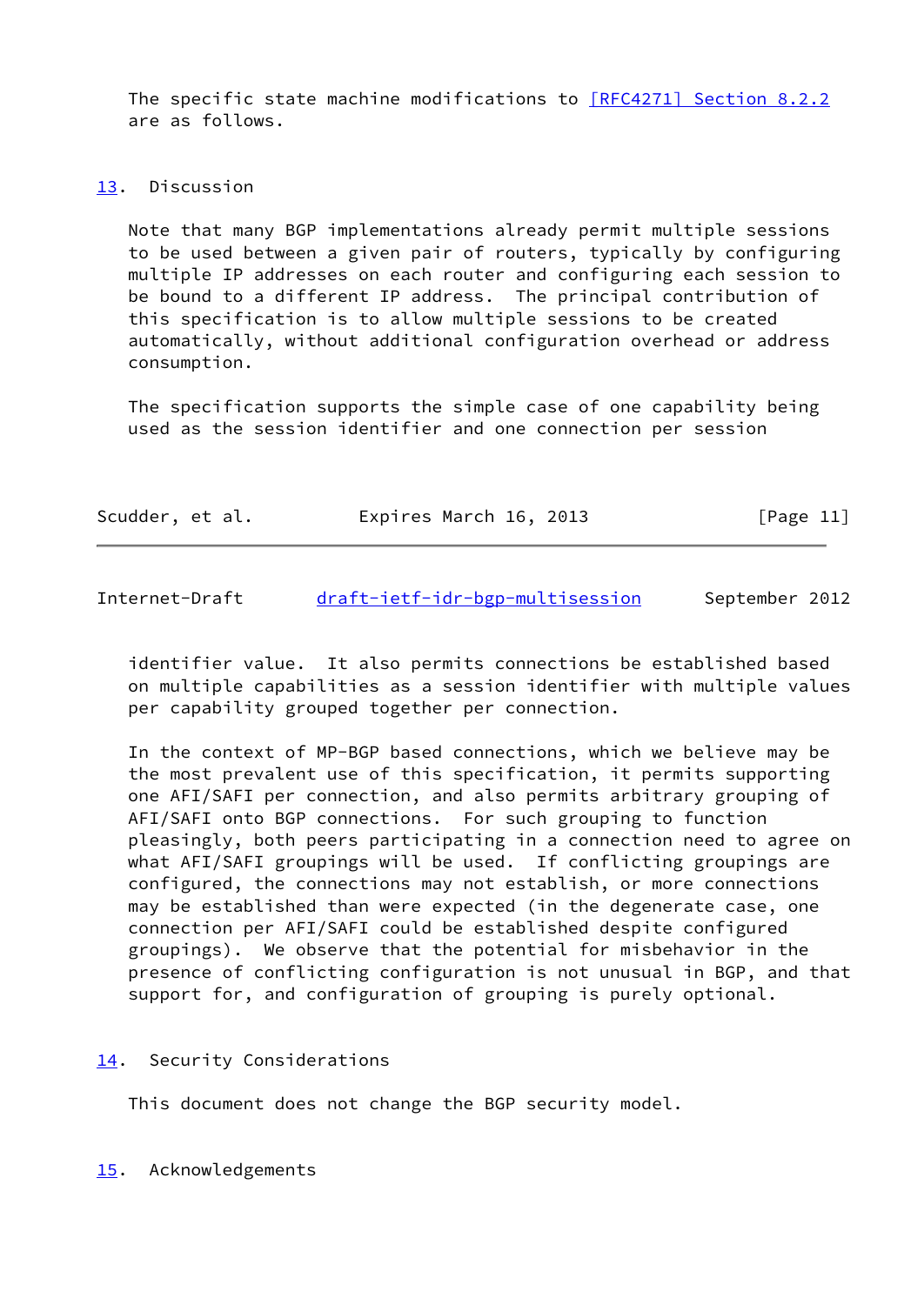The authors would like to thank Martin Djernaes, Pedro Marques, Keyur Patel, Robert Raszuk, Yakov Rekhter, David Ward and Anton Elita for their valuable comments.

<span id="page-13-0"></span>[16.](#page-13-0) IANA Considerations

 IANA has allocated BGP Capability Code 68 as the Multisession BGP Capability.

 This document requests IANA to allocate three new OPEN Message Error subcodes:

- 7 Capability Value Mismatch
- 8 Grouping Conflict
- 9 Grouping Required

<span id="page-13-1"></span>[17.](#page-13-1) References

| Scudder, et al. | Expires March 16, 2013 | [Page 12] |
|-----------------|------------------------|-----------|
|                 |                        |           |

<span id="page-13-2"></span>Internet-Draft [draft-ietf-idr-bgp-multisession](https://datatracker.ietf.org/doc/pdf/draft-ietf-idr-bgp-multisession) September 2012

- <span id="page-13-3"></span>[17.1](#page-13-3). Normative References
	- [RFC2119] Bradner, S., "Key words for use in RFCs to Indicate Requirement Levels", [BCP 14](https://datatracker.ietf.org/doc/pdf/bcp14), [RFC 2119](https://datatracker.ietf.org/doc/pdf/rfc2119), March 1997.
	- [RFC4271] Rekhter, Y., Li, T., and S. Hares, "A Border Gateway Protocol 4 (BGP-4)", [RFC 4271](https://datatracker.ietf.org/doc/pdf/rfc4271), January 2006.
	- [RFC4724] Sangli, S., Chen, E., Fernando, R., Scudder, J., and Y. Rekhter, "Graceful Restart Mechanism for BGP", [RFC 4724](https://datatracker.ietf.org/doc/pdf/rfc4724), January 2007.
	- [RFC4760] Bates, T., Chandra, R., Katz, D., and Y. Rekhter, "Multiprotocol Extensions for BGP-4", [RFC 4760](https://datatracker.ietf.org/doc/pdf/rfc4760), January 2007.
	- [RFC5492] Scudder, J. and R. Chandra, "Capabilities Advertisement with BGP-4", [RFC 5492](https://datatracker.ietf.org/doc/pdf/rfc5492), February 2009.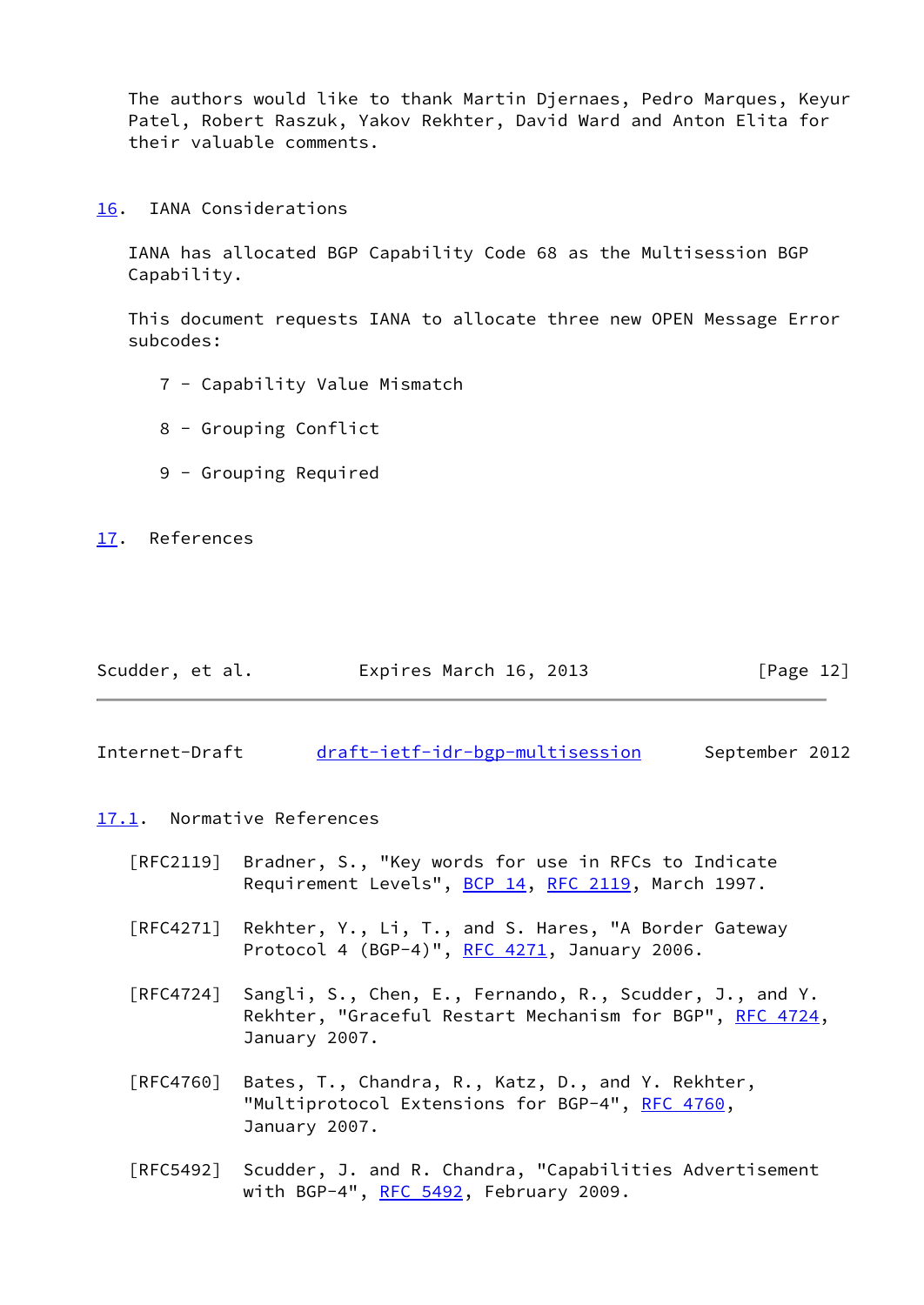<span id="page-14-0"></span>[17.2](#page-14-0). Informative References

<span id="page-14-4"></span>[I-D.ietf-idr-dynamic-cap]

 Ramachandra, S. and E. Chen, "Dynamic Capability for BGP-4", [draft-ietf-idr-dynamic-cap-14](https://datatracker.ietf.org/doc/pdf/draft-ietf-idr-dynamic-cap-14) (work in progress), December 2011.

[RFC2918] Chen, E., "Route Refresh Capability for BGP-4", [RFC 2918,](https://datatracker.ietf.org/doc/pdf/rfc2918) September 2000.

<span id="page-14-1"></span>[Appendix A.](#page-14-1) Multisession usage scenarios

 This section demonstrates usage of Multisession Extension in several common scenarios. All examples presented here for illustrative purpose only, they're not part of Multisession specification.

<span id="page-14-2"></span>[A.1](#page-14-2). Single session on both sides

 BGP Speaker A and BGP Speaker B are both configured to exchange IPv4 unicast (AFI=1, SAFI=1) and IPv4 L3VPN (AFI=1, SAFI=128) prefixes over single session. If Multisession extension is disabled by configuration on both sides, then the session is, from every perspective, indistinguishable from ordinary (non-multisession) BGP peering. If only one of the speakers is enabled (through configuration) for multisession and yet only with one session to multiplex both AFI/SAFI, then again only single session is established and it looks like normal session. Although multisession enabled BGP speaker is capable of processing new NOTIFICATION sub-

Scudder, et al. **Expires March 16, 2013** [Page 13]

<span id="page-14-3"></span>Internet-Draft [draft-ietf-idr-bgp-multisession](https://datatracker.ietf.org/doc/pdf/draft-ietf-idr-bgp-multisession) September 2012

 codes, the other side (non-multisession) won't take advantage of it. On the other hand use of new NOTIFICATION sub-codes isn't necessary in this situation because both sides keep all AFI/SAFI within same session. Finally, if both speakers are multisession-enabled, they still setup single session, but now they can use new NOTIFICATION sub-codes for more sophisticated error handling.

 Note that if both speakers configured to use only single session and their respective AFI/SAFI lists overlap but do not match exactly, then like with ordinary (non-multisession) BGP speakers the session will transition to ESTABLISHED state. It's possible that one of the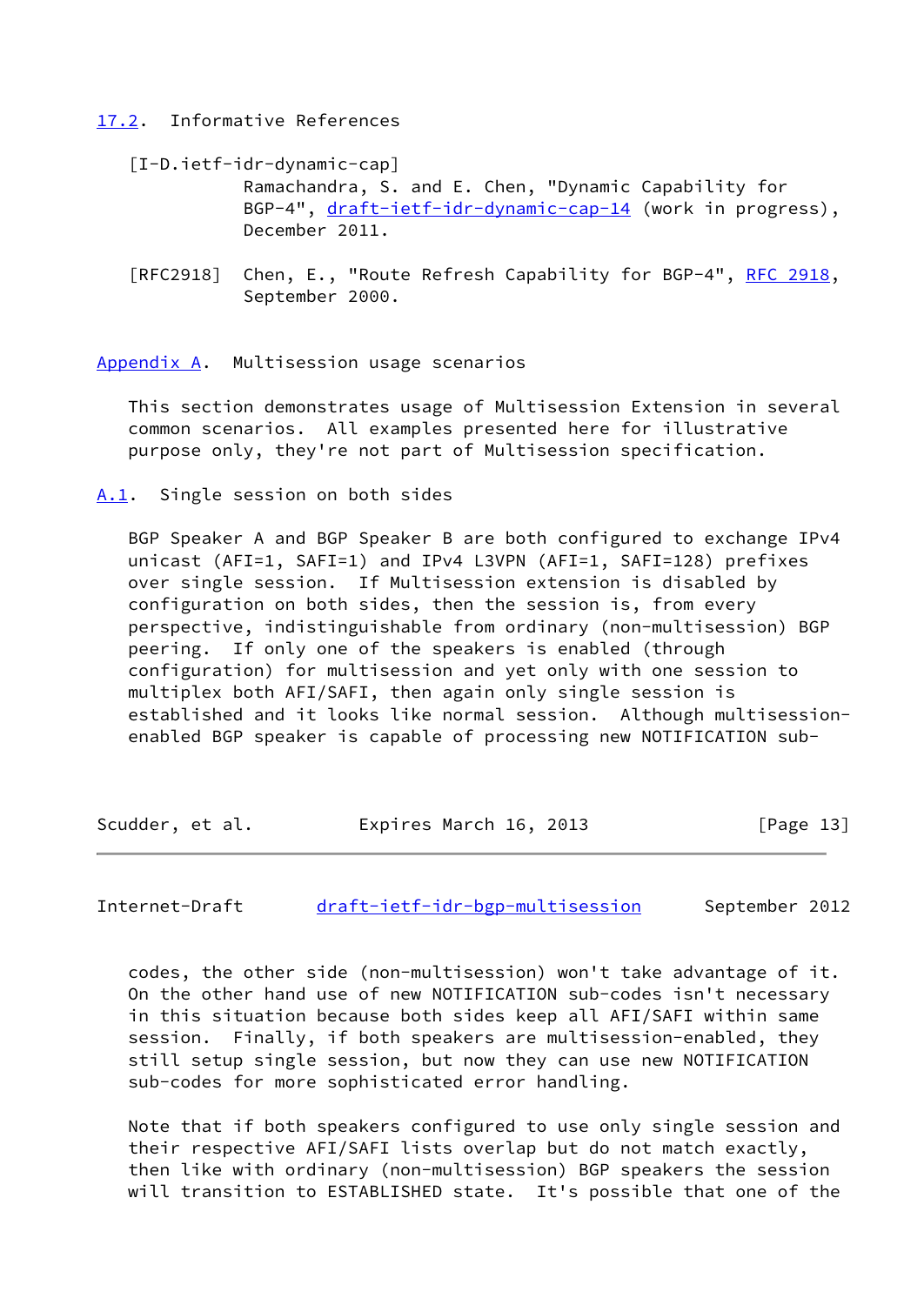speakers (or both) require exact match of AFI/SAFI lists in order to establish session (either by implementation or through configuration). In this case such speaker will send NOTIFICATION message with Error Code 2 (OPEN Message Error) and Sub-code 8 (Grouping conflict) and subsequently close the session.

## <span id="page-15-1"></span>[A.2](#page-15-1). Single session on one side, multiple sessions on the other

 In this setup Speaker A is configured to carry IPv4 unicast (AFI=1, SAFI=1) and IPv4 L3VPN (AFI=1, SAFI=128) prefixes within single session, while Speaker B is configured with two sessions - one for IPv4 unicast and second for IPv4 L3VPN. Several scenarios are possible depending on which speaker sends OPEN message first and whether Speaker A is multisession-enabled or not.

 Assuming Speaker A is not multisession-enabled, it sends OPEN message first and there is no existing session between these two peers. Speaker B determines that OPEN message lists both AFI/SAFI and it knows that it wants to split them into different sessions, therefore it's obvious that setup cannot function as intended. Since separation of two address families into two groups is performed by operator (as per Multisession Extension specification), the most appropriate action is to prevent any communication between Speaker A and B until operator intervenes and resolves the conflict in configuration. To do this BGP Speaker B sends NOTIFICATION message with Error Code 6 (because peer is not expected to understand new notification sub-codes). Would Speaker A be multisession enabled, then Speaker B would send NOTIFICATION message with Error Code 1 and Error Subcode 9 (Grouping Required).

Now let's consider reverse situation - the Speaker B sends an OPEN message for either AFI/SAFI first. Assuming Speaker A is not multisession-enabled, it will accept OPEN message containing either AFI/SAFI and will reply with OPEN message containing both AFI/SAFI. Although session might transitions for a brief period to ESTABLISHED state, the Speaker B upon receipt of the OPEN message will detect misconfiguration and send NOTIFICATION message with Error Code 6 as

| Scudder, et al. | Expires March 16, 2013 | [Page 14] |
|-----------------|------------------------|-----------|
|-----------------|------------------------|-----------|

<span id="page-15-0"></span>Internet-Draft [draft-ietf-idr-bgp-multisession](https://datatracker.ietf.org/doc/pdf/draft-ietf-idr-bgp-multisession) September 2012

 in previous paragraph. Would Speaker A be multisession-enabled, it could detect misconfiguration on its own and send NOTIFICATION message with Error Code 1 and Error Subcode 8 (Grouping conflict).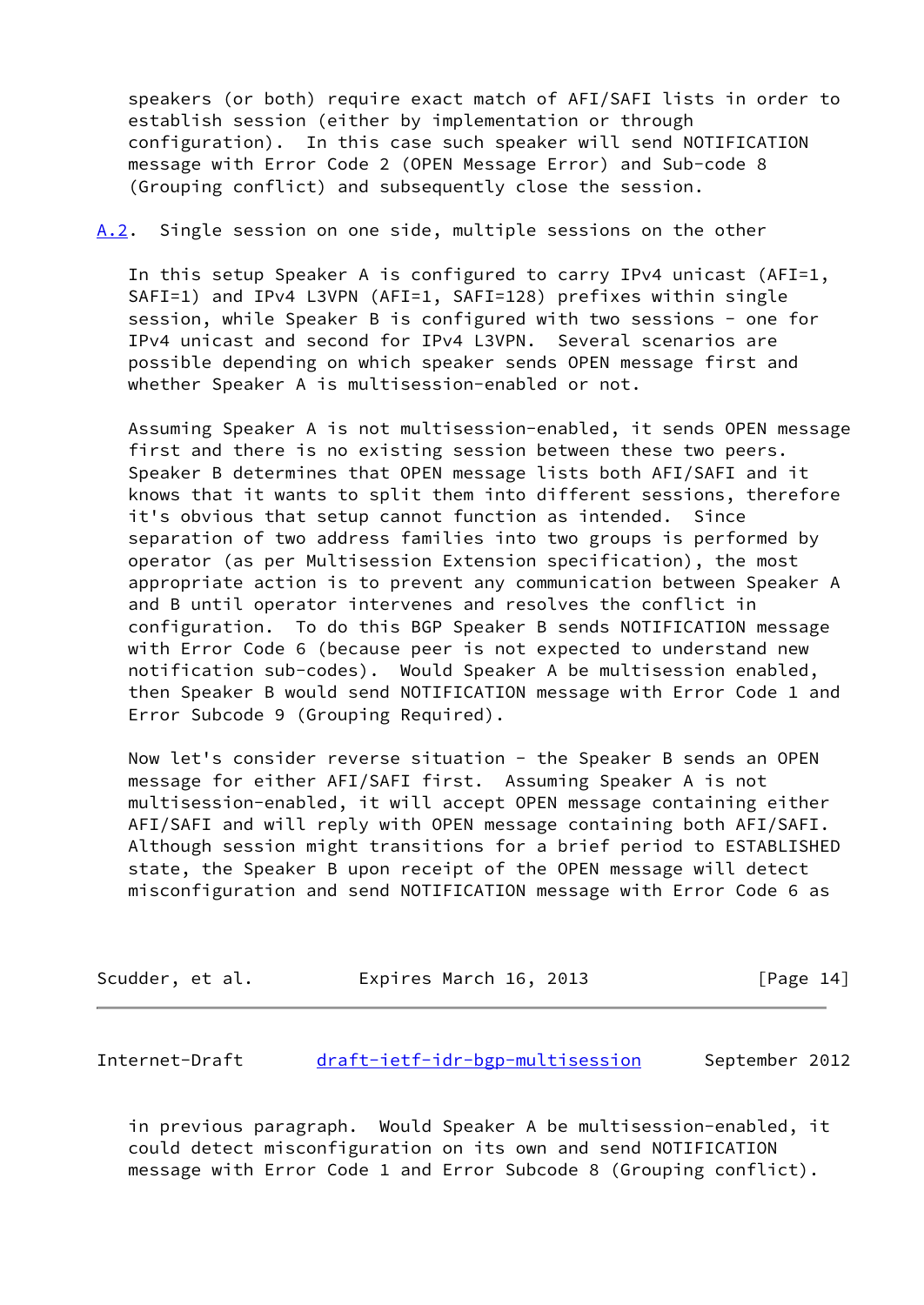There is possibility that Speaker A opens one TCP connection and sends its OPEN message, and simultaneously Speaker B opens one or two TCP connection(s) and sends OPEN message on each of them. Since Speaker A is not multisession-enabled, it will invoke original collision detection procedure and will drop one of the sessions. Speaker B seeing NOTIFICATION message with Cease error code concludes that Speaker A is not multisession-capable and that setup prescribed by Speaker B's configuration cannot be achieved. Depending on implementation of Speaker B a session for one of the AFI/SAFI may progress to ESTABLISHED state, but Speaker B will inform operator about incompatible configuration.

 It's also possible that initially Speaker B has been configured with only one AFI/SAFI, e.g. IPv4 unicast. The session between two peers would come up as described in previous subsection. Now suppose Speaker B is configured with additional session to carry IPv4 L3VPN prefixes. Since Speaker A does not have multiple sessions configured, it won't send another OPEN message as long as first session is in ESTABLISHED state. Therefore it's only possible that Speaker B will attempt establishing second connection and send new OPEN message containing only IPv4 L3VPN AFI/SAFI. If Speaker A is non-multisession enabled, it will drop second session sending NOTIFICATION message. From this Speaker B can conclude that configuration of two sides is incompatible, will stop attempting to bring up IPv4 L3VPN session and will notify operator. Already ESTABLISHED session may remain unaffected (subject to Speaker B implementation), just like with non-multisession speakers.

## <span id="page-16-0"></span>[A.3](#page-16-0). Multiple sessions based on AFI/SAFI

 This is most common use of multisession extension is to separate prefixes based on AFI/SAFI. Note that use of AFI/SAFI based groups is denoted by empty Optional Data field in Multisession Capability, which is the same as in previous two sections. Grouping configuration is devised from the list of actually advertised AFI/ SAFI lists (MP-BGP Capability). This will be demonstrated in following examples.

 Let's consider BGP Speaker A and BGP Speaker B both configured to exchange IPv4 unicast, IPv4 labelled-unicast and IPv4 L3VPN prefixes each in its own session. We start with no existing sessions between these speakers. Speaker A (though roles can reverse) sends OPEN message in which among other capabilities it announces MP-BGP Capability for AFI=1 SAFI=1 and Multisession Capability with empty

| Scudder, et al. | Expires March 16, 2013 | [Page 15] |
|-----------------|------------------------|-----------|
|-----------------|------------------------|-----------|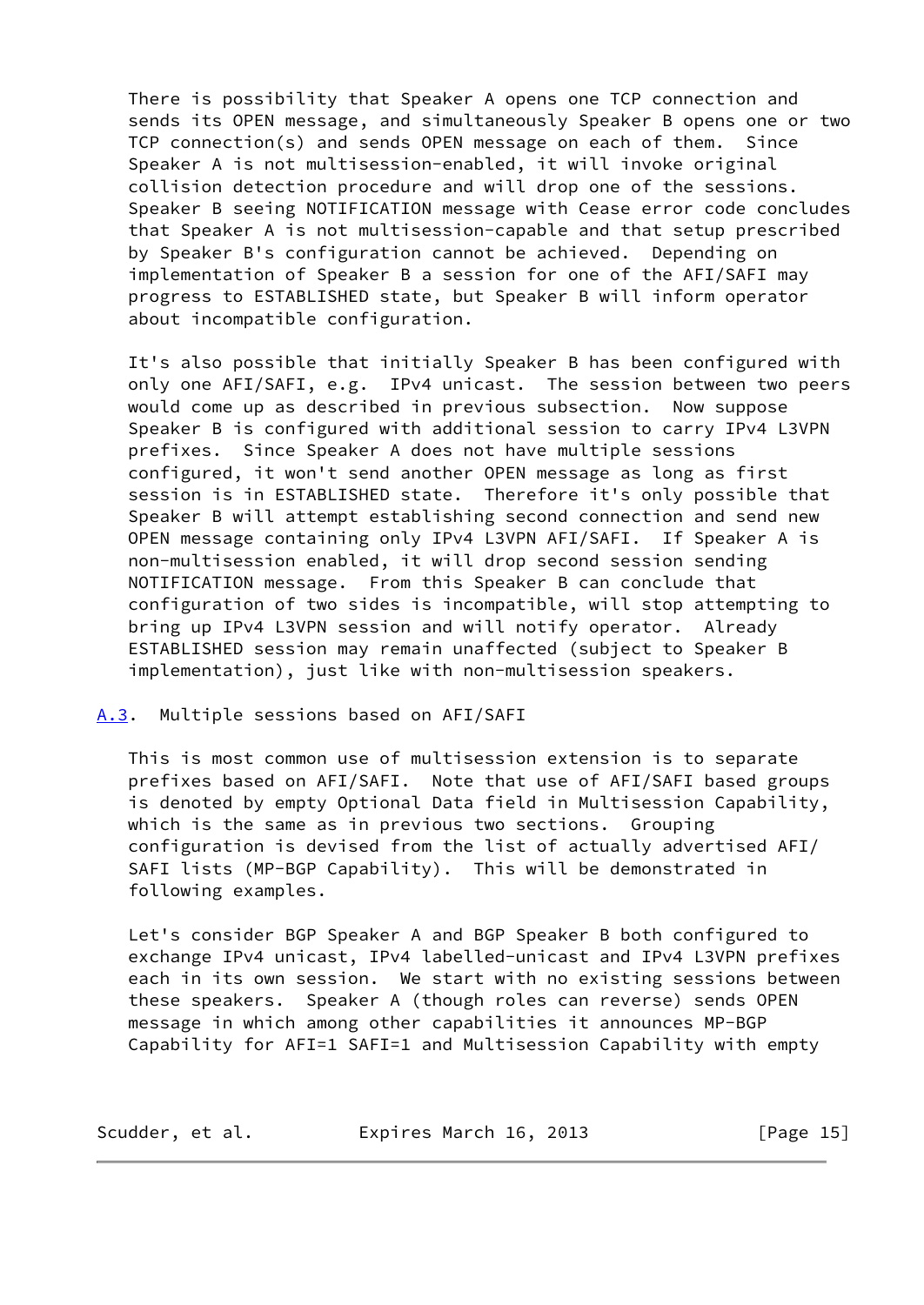optional data field. Speaker B upon receipt of such message finds that it expects to exchange IPv4 unicast with Speaker B in a dedicated session. It accepts connection and sends similar OPEN message to Speaker A. As there were no existing sessions, collision handling procedure is not invoked at this time. Next Speaker A (but again it could be Speaker B) starts new TCP connection to Speaker B and sends OPEN message with MP-BGP Capability for AFI=1 SAFI=4 and Multisession Capability with empty optional data field. Speaker B is willing to exchange IPv4 labelled-unicast too, but before accepting the proposal it executes collision detection procedure. Since AFI/ SAFI lists of the old (ESTABLISHED) and of the new sessions are different, the sessions don't collide and, sending OPEN message with AFI=1 SAFI=4, the Speaker B brings second session to ESTABLISHED state. In the same way third session, for AFI=1 SAFI=128, is brought up.

 Note that similar behaviour will be also observed if two speakers send OPEN messages simultaneously - modified collision handling procedure, introduced by Multisession Extension specification, will mark sessions as unique based on the difference in Session Id (different AFI/SAFI lists). If Speaker A opens TCP connection and sends an OPEN message for either AFI/SAFI, and simultanously Speaker B opens TCP connection and send OPEN message for the same AFI/SAFI, then modified collision handling procedure will resolve the conflict just like original procedure would do in non-multisession environment. Yet modified collision handling procedure allows sessions with distinct Session Id's to coexist without affecting each other. This behaviour applies also to more complex cases where groups include more AFI/SAFI or based on different Capability Codes all together. For this reason collision handling is not discussed in remaining scenarios.

 Now suppose Speaker A configuration is as above, but Speaker B is configured to combine labelled-unicast and L3VPN prefixes into the same session. IPv4 session is brought up as above. Next there are two possible alternatives. Either Speaker A sends OPEN message for one of the remaining sessions, to which Speaker B responds with NOTIFICATION message Error Code 2 and Error Subcode 8. Or Speaker B sends OPEN message for combined session including both of the remaining address families, to which Speaker A responds either with exactly the same NOTIFICATION message. At the end only IPv4 session remains in ESTABLISHED state, while two other address families require operator's intervention for configuring either Speaker A with combined session for labelled-unicast and L3VPN, or Speaker B for one session per AFI/SAFI. Note that if Speaker B would have used an implementation that requires that labelled-unicast and L3VPN address families are combined into single session, then behaviour of each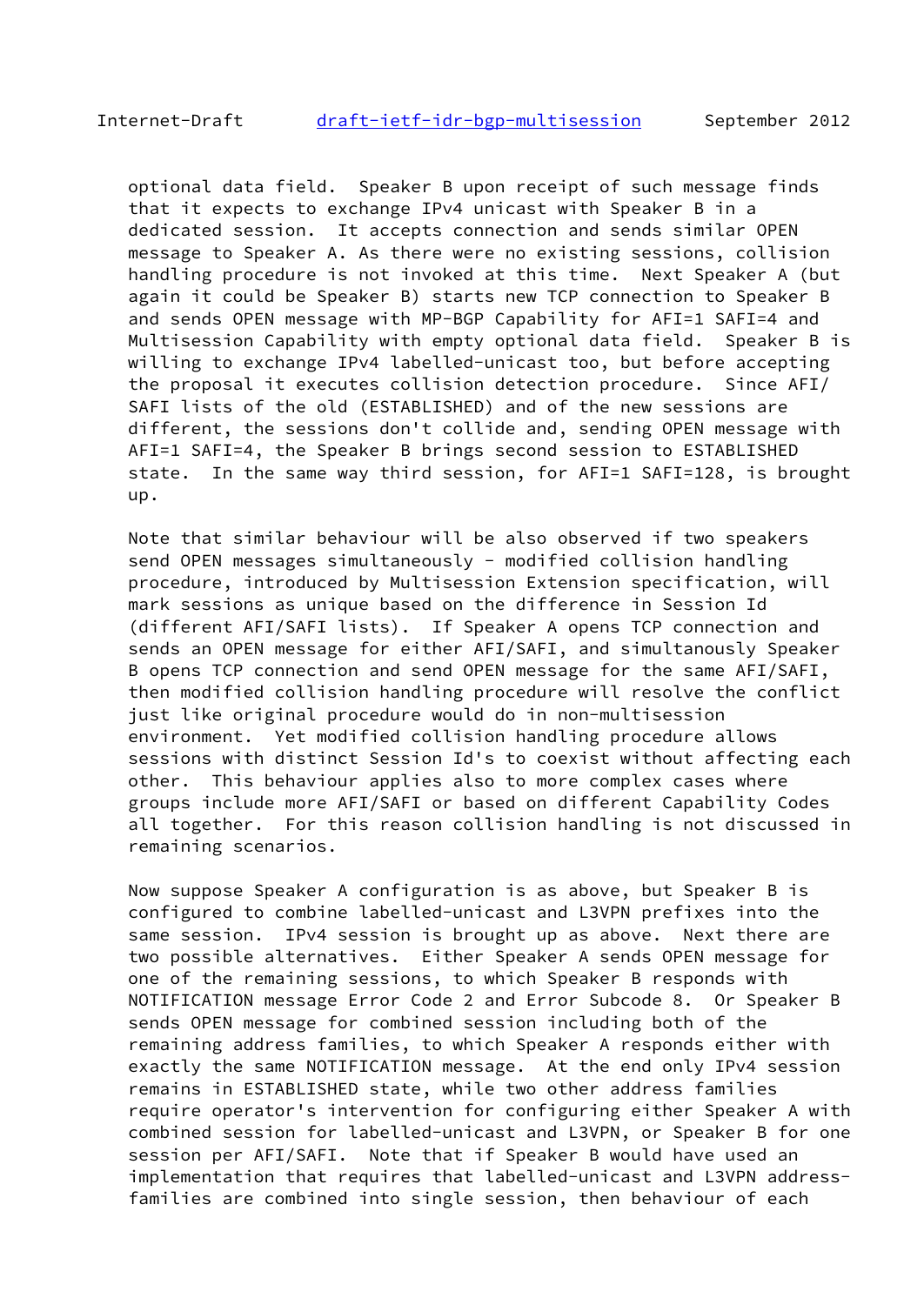Scudder, et al. Expires March 16, 2013 [Page 16]

<span id="page-18-1"></span>Internet-Draft [draft-ietf-idr-bgp-multisession](https://datatracker.ietf.org/doc/pdf/draft-ietf-idr-bgp-multisession) September 2012

 If Speaker A wouldn't have L3VPN configuration for Speaker B at all, then whether second session would progress to ESTABLISHED or not depends on whether configuration of either side requires exact match between groups (by default implementations expected to mimim original BGP behaviour which will bring overlapping AFI/SAFI up, but won't require exact match, but some implementation may provide configuration knob to require exact match).

 Finally we look at the case where AFI/SAFI lists of different configured sessions overlap. Suppose Speaker A is configured with following groups: group 1 AFI=1 SAFI=1, group 2 AFI=1 SAFI=4 and SAFI=128, group 3 AFI=2 SAFI=4; and Speaker B is configured as: group 1 AFI=1 SAFI=1, group 2 AFI=1 SAFI=4, group 3 AFI=1 SAFI=128 and AFI=2 SAFI=4. For simplicity sake we assume that group 1 is brought up first. Both speakers behave as already described in previous case. Next let Speaker A to be the first to setup second TCP session and send OPEN message for group 2. Applying collision handling procedure as defined in Multisession specification Speaker B continues processing of received OPEN message. If Speaker B is configured for strict match between the groups, then it will detect incompatibility of AFI/SAFI list between the received message and its own configuration, therefore it will send NOTIFICATION message with Error Code 2 and Error Subcode 8. If on the other hand Speaker B allows partial overlapping of received and its own AFI lists (as regular BGP implementation would in absence of multisession), it will reply with OPEN message that lists AFI=1 SAFI=4 and session potentially progresses to ESTABLISHED state provided that Speaker A doesn't require exact match on AFI/SAFI list. Similar applies to the session 3 for the remaining AFI/SAFI. Note that configuration for exact or partial match between AFI/SAFI lists is the same for all sessions between given peers.

<span id="page-18-0"></span>[A.4](#page-18-0). Multiple sessions based on arbitrary BGP Capabilities

 Although grouping based on arbitrary attributes is the most comprehensive scenario, the behaviour of the BGP speakers is essentially the same as in case of AFI/SAFI based groups. However arbitrary groups do add extra complexity because BGP speakers need to consider not only values of single capability, but need to agree upon Capability Codes that constitute Session Id. Following example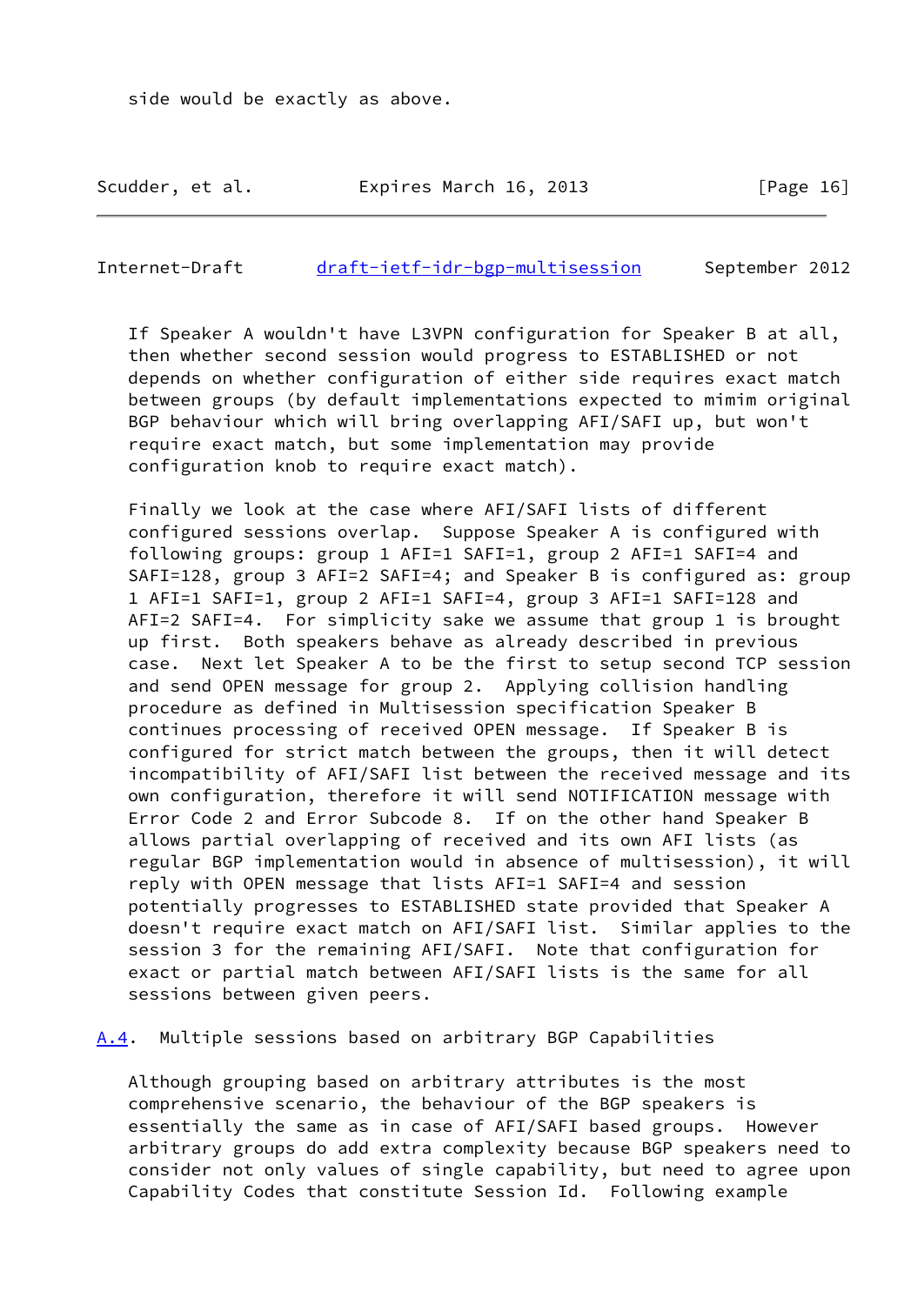demonstrates behaviour of multisession-enabled BGP speakers in situation where Session Id on each side is based on different capabilities.

 Let's suppose there is imaginery Capability Code X that denotes Experiment Id, and two speakers would like to exchange IPv4 unicast and L3VPN prefixes for two experiments. Speaker A would like to group prefixes into separate sessions based solely on Experiment Id

Scudder, et al. Expires March 16, 2013 [Page 17]

<span id="page-19-1"></span>Internet-Draft [draft-ietf-idr-bgp-multisession](https://datatracker.ietf.org/doc/pdf/draft-ietf-idr-bgp-multisession) September 2012

 (so two sessions with two AFI/SAFI in each), while Speaker B would like to have separate session per experiment per AFI/SAFI (so four sessions with one AFI/SAFI in each). Since Session Id involves attribute other than AFI/SAFI, the Optional Data field in Multisession Capability will be non-empty. Multisession Capability sent by Speaker A will contain only 'Experiment Id Capability Code' in the Optional Data, whereas Speaker B will put there both "Experiment Id Capability Code" and "MP-BGP (AFI/SAFI)". When either speaker receives OPEN message from the peer, it will notice mismatch between content of the Optional Data field and, since sessions cannot be established as intended, the speaker will send NOTIFICATION message with Error Code 2 and Subcode 7 after which session will be dropped. Both speakers will notify operator and will suppress further attempt to bring session up until configuration of either side changes.

 Note that despite Multisession Capability does not containing a field to denote support for non-AFI/SAFI based groups, even an implementation that does not support groups based on arbitrary capability codes will be able to recognise configuration mismatch and provide sufficient information to the peer as described above.

<span id="page-19-0"></span>[A.5](#page-19-0). Process level separation of multiple sessions

 As fault isolation is the key motivation for the Multisession Extension it's natural to consider process-level separation between the sessions. Although Multisession specification itself does not prescribe any particular way of handling each session, BGP implementations can leverege IPC facilities provided by host operating systems to handover arbitrary session to appropriate process. For example, many systems can pass connection from the process that accepted TCP connection to a process dedicated for particular group using specially crafted message on Unix socket.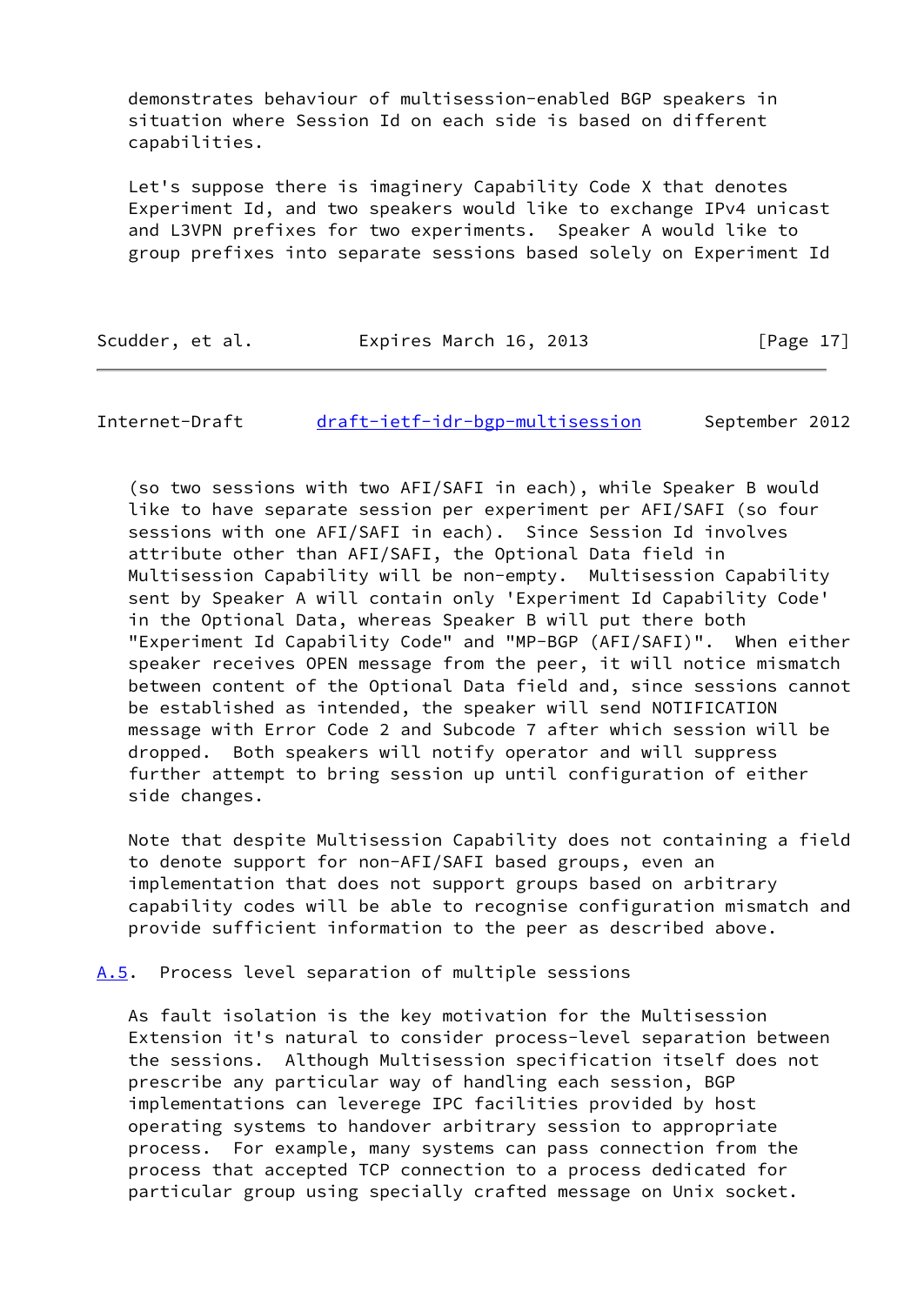This is somewhat acking to inetd, but based on content of the OPEN message (e.g. AFI/SAFI list) rather than on transport protocol properties (e.g. TCP/UDP port numbers). At one extrimity the process that initially accepts TCP connection may be very primitive and can leave even connection collision handling to a specializing process, on the other hand process could handle collision detection itself or even handle particular group on its own while passing only specific group to another process. This process level separation is local implementation business and does not require specific aid from BGP at protocol specification level. Therefore process level separation is not part of multisession specification.

| Scudder, et al.                            | Expires March 16, 2013             | [Page $18$ ]   |
|--------------------------------------------|------------------------------------|----------------|
| Internet-Draft                             | draft-ietf-idr-bgp-multisession    | September 2012 |
| Authors' Addresses                         |                                    |                |
| John G. Scudder<br>Juniper Networks        |                                    |                |
| Email: jgs@juniper.net                     |                                    |                |
| Chandra Appanna<br>Arista Networks         |                                    |                |
|                                            | Email: achandra@aristanetworks.com |                |
| Ilya Varlashkin<br>Easynet Global Services |                                    |                |
|                                            | Email: ilya.varlashkin@easynet.net |                |